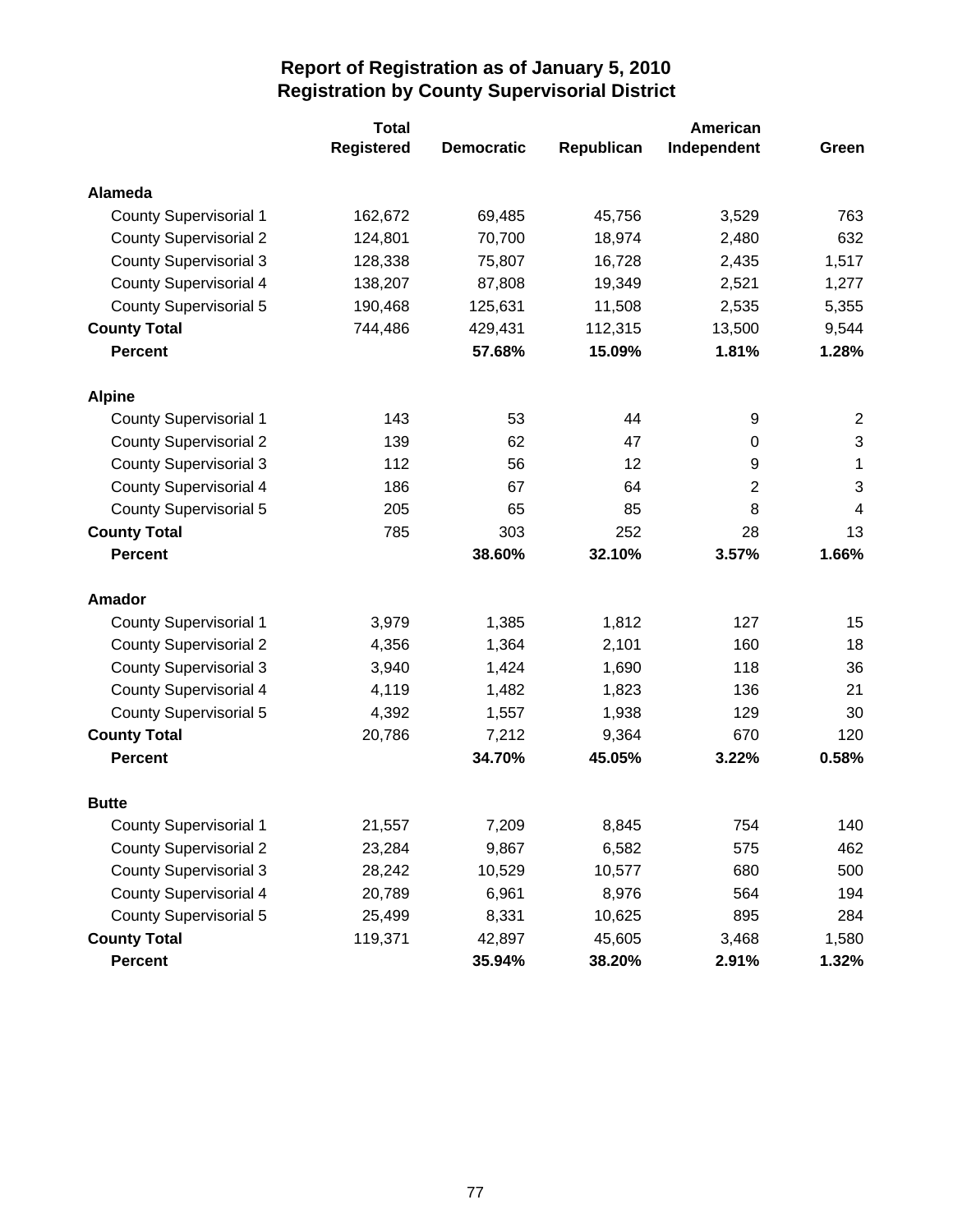|                               |             | Peace and      |                | <b>Decline to</b> |  |
|-------------------------------|-------------|----------------|----------------|-------------------|--|
|                               | Libertarian | <b>Freedom</b> | <b>Other</b>   | <b>State</b>      |  |
| Alameda                       |             |                |                |                   |  |
| <b>County Supervisorial 1</b> | 663         | 258            | 1,273          | 40,945            |  |
| <b>County Supervisorial 2</b> | 410         | 407            | 905            | 30,293            |  |
| <b>County Supervisorial 3</b> | 521         | 506            | 964            | 29,860            |  |
| <b>County Supervisorial 4</b> | 528         | 472            | 1,042          | 25,210            |  |
| County Supervisorial 5        | 765         | 833            | 1,343          | 42,498            |  |
| <b>County Total</b>           | 2,887       | 2,476          | 5,527          | 168,806           |  |
| <b>Percent</b>                | 0.39%       | 0.33%          | 0.74%          | 22.67%            |  |
| <b>Alpine</b>                 |             |                |                |                   |  |
| <b>County Supervisorial 1</b> | 0           | 0              | 1              | 34                |  |
| <b>County Supervisorial 2</b> | 1           | 0              | 0              | 26                |  |
| <b>County Supervisorial 3</b> | 0           | 1              | 0              | 33                |  |
| <b>County Supervisorial 4</b> | 3           | 0              | 0              | 47                |  |
| <b>County Supervisorial 5</b> | 0           | 0              | 0              | 43                |  |
| <b>County Total</b>           | 4           | 1              | 1              | 183               |  |
| <b>Percent</b>                | 0.51%       | 0.13%          | 0.13%          | 23.31%            |  |
| Amador                        |             |                |                |                   |  |
| <b>County Supervisorial 1</b> | 30          | 4              | $\overline{7}$ | 599               |  |
| <b>County Supervisorial 2</b> | 28          | 6              | 13             | 666               |  |
| <b>County Supervisorial 3</b> | 30          | 5              | 9              | 628               |  |
| <b>County Supervisorial 4</b> | 16          | 7              | 6              | 628               |  |
| <b>County Supervisorial 5</b> | 27          | $\overline{7}$ | 13             | 691               |  |
| <b>County Total</b>           | 131         | 29             | 48             | 3,212             |  |
| <b>Percent</b>                | 0.63%       | 0.14%          | 0.23%          | 15.45%            |  |
| <b>Butte</b>                  |             |                |                |                   |  |
| <b>County Supervisorial 1</b> | 135         | 86             | 228            | 4,160             |  |
| <b>County Supervisorial 2</b> | 195         | 95             | 271            | 5,237             |  |
| <b>County Supervisorial 3</b> | 208         | 67             | 259            | 5,422             |  |
| <b>County Supervisorial 4</b> | 129         | 55             | 192            | 3,718             |  |
| <b>County Supervisorial 5</b> | 170         | 109            | 317            | 4,768             |  |
| <b>County Total</b>           | 837         | 412            | 1,267          | 23,305            |  |
| <b>Percent</b>                | 0.70%       | 0.35%          | 1.06%          | 19.52%            |  |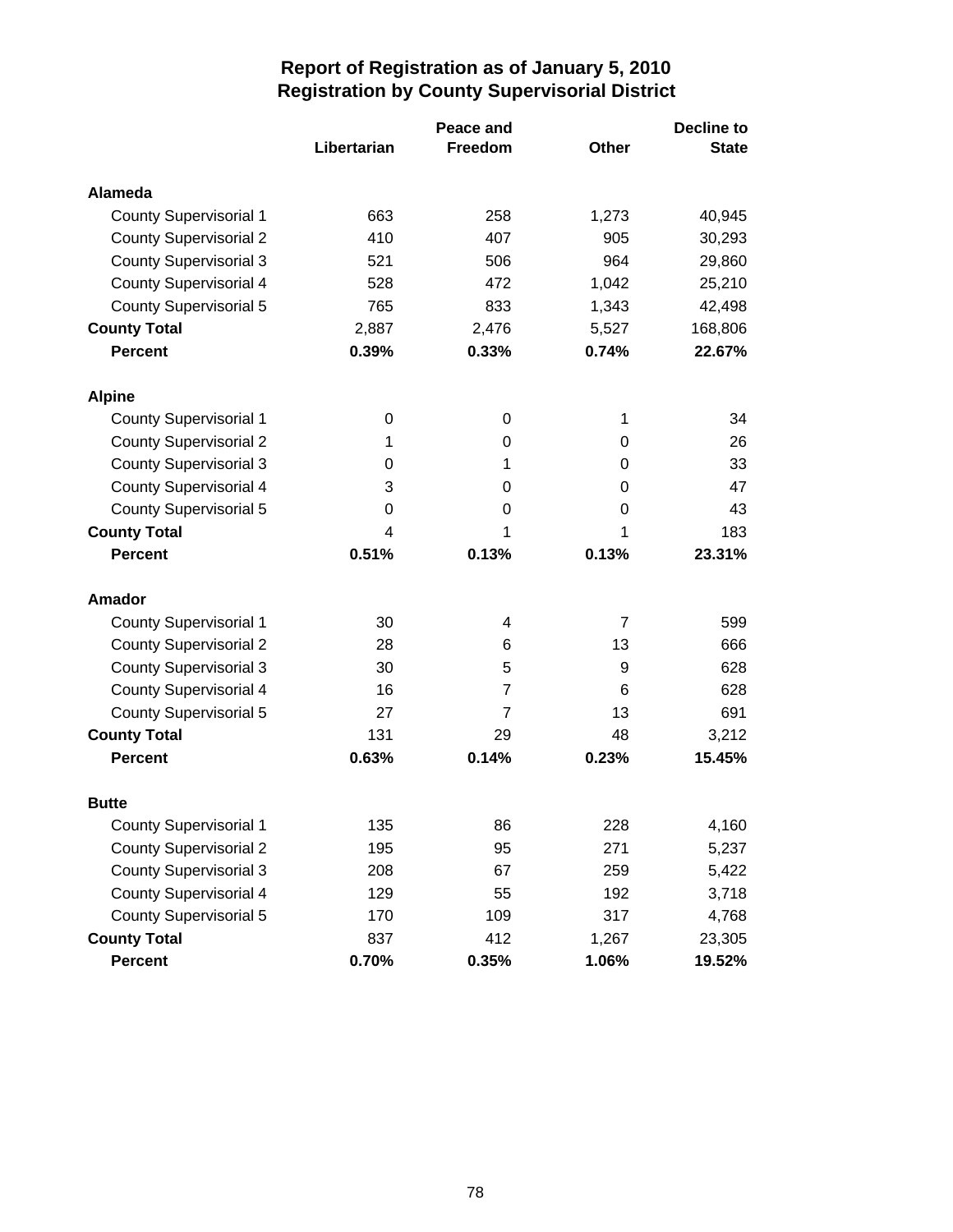|                               | <b>Total</b>      |                   |            | American    |                 |  |
|-------------------------------|-------------------|-------------------|------------|-------------|-----------------|--|
|                               | <b>Registered</b> | <b>Democratic</b> | Republican | Independent | Green           |  |
|                               |                   |                   |            |             |                 |  |
| <b>Calaveras</b>              |                   |                   |            |             |                 |  |
| <b>County Supervisorial 1</b> | 5,933             | 1,881             | 2,741      | 212         | 30              |  |
| <b>County Supervisorial 2</b> | 5,069             | 1,908             | 1,869      | 178         | 107             |  |
| <b>County Supervisorial 3</b> | 4,363             | 1,557             | 1,873      | 140         | 64              |  |
| <b>County Supervisorial 4</b> | 5,769             | 1,926             | 2,434      | 214         | 55              |  |
| <b>County Supervisorial 5</b> | 6,639             | 2,064             | 2,987      | 269         | 24              |  |
| <b>County Total</b>           | 27,773            | 9,336             | 11,904     | 1,013       | 280             |  |
| <b>Percent</b>                |                   | 33.62%            | 42.86%     | 3.65%       | 1.01%           |  |
| Colusa                        |                   |                   |            |             |                 |  |
| <b>County Supervisorial 1</b> | 1,607             | 591               | 703        | 22          | 4               |  |
| <b>County Supervisorial 2</b> | 1,730             | 630               | 810        | 27          | $\mathbf{2}$    |  |
| <b>County Supervisorial 3</b> | 1,363             | 501               | 573        | 21          | $\mathbf{3}$    |  |
| <b>County Supervisorial 4</b> | 1,541             | 540               | 721        | 29          | $6\phantom{1}6$ |  |
| <b>County Supervisorial 5</b> | 1,561             | 523               | 775        | 28          | $\overline{2}$  |  |
| <b>County Total</b>           | 7,802             | 2,785             | 3,582      | 127         | 17              |  |
| <b>Percent</b>                |                   | 35.70%            | 45.91%     | 1.63%       | 0.22%           |  |
| <b>Contra Costa</b>           |                   |                   |            |             |                 |  |
| <b>County Supervisorial 1</b> | 79,957            | 54,235            | 7,376      | 1,304       | 1,057           |  |
| <b>County Supervisorial 2</b> | 115,467           | 57,722            | 30,818     | 2,384       | 814             |  |
| <b>County Supervisorial 3</b> | 140,492           | 53,714            | 53,190     | 3,096       | 523             |  |
| <b>County Supervisorial 4</b> | 95,229            | 45,316            | 26,122     | 2,417       | 702             |  |
| <b>County Supervisorial 5</b> | 89,706            | 50,930            | 17,580     | 2,368       | 334             |  |
| <b>County Total</b>           | 520,851           | 261,917           | 135,086    | 11,569      | 3,430           |  |
| <b>Percent</b>                |                   | 50.29%            | 25.94%     | 2.22%       | 0.66%           |  |
| <b>Del Norte</b>              |                   |                   |            |             |                 |  |
| <b>County Supervisorial 1</b> | 1,881             | 752               | 599        | 75          | 21              |  |
| <b>County Supervisorial 2</b> | 2,136             | 819               | 695        | 85          | 17              |  |
| <b>County Supervisorial 3</b> | 2,850             | 1,070             | 1,140      | 85          | 19              |  |
| County Supervisorial 4        | 2,870             | 947               | 1,293      | 84          | 10              |  |
| <b>County Supervisorial 5</b> | 2,718             | 1,090             | 957        | 96          | 31              |  |
| <b>County Total</b>           | 12,455            | 4,678             | 4,684      | 425         | 98              |  |
| <b>Percent</b>                |                   | 37.56%            | 37.61%     | 3.41%       | 0.79%           |  |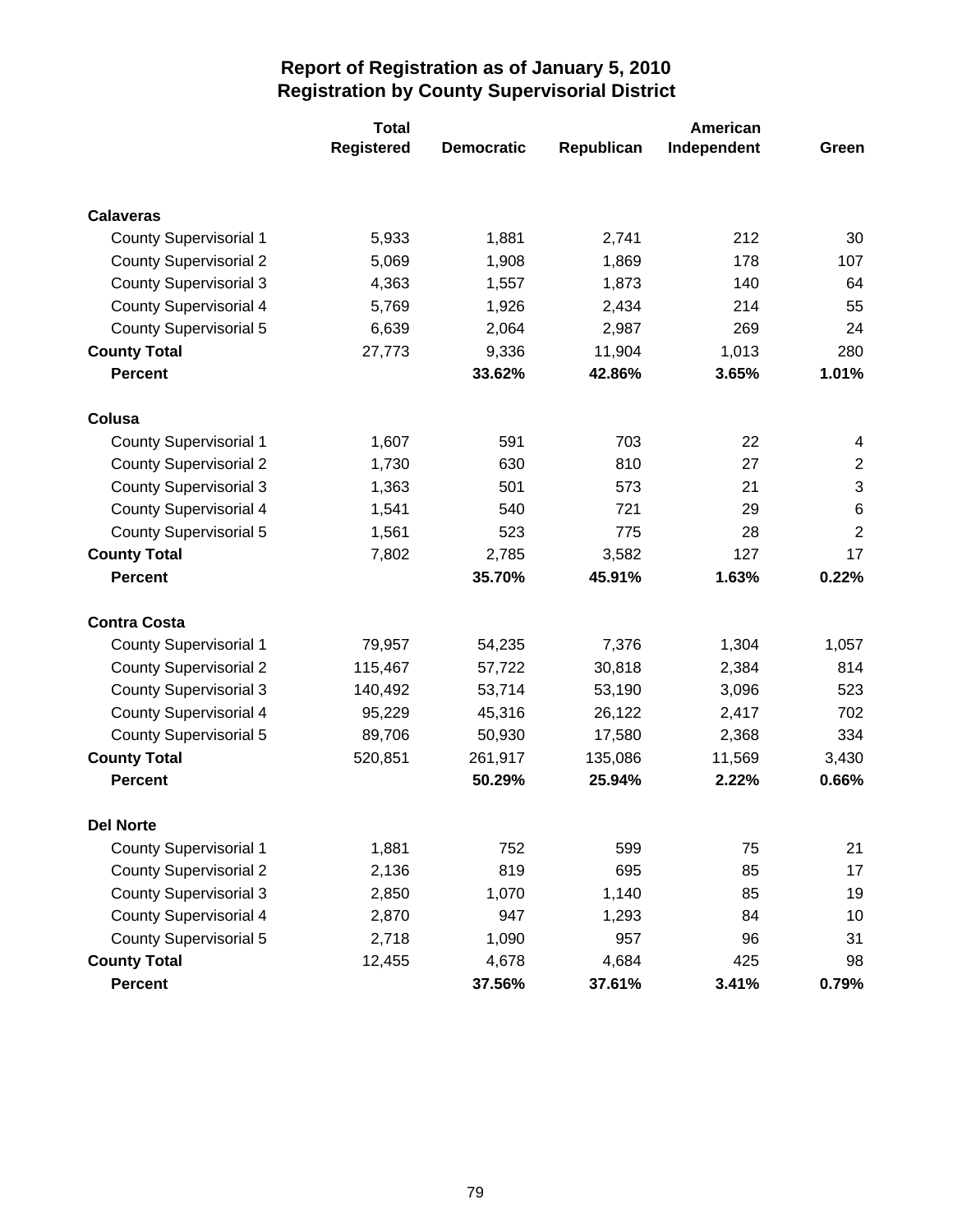|                               |                | Peace and      | <b>Decline to</b> |              |  |
|-------------------------------|----------------|----------------|-------------------|--------------|--|
|                               | Libertarian    | Freedom        | <b>Other</b>      | <b>State</b> |  |
|                               |                |                |                   |              |  |
| <b>Calaveras</b>              |                |                |                   |              |  |
| <b>County Supervisorial 1</b> | 53             | 17             | 21                | 978          |  |
| <b>County Supervisorial 2</b> | 66             | 13             | 30                | 898          |  |
| <b>County Supervisorial 3</b> | 36             | 10             | 23                | 660          |  |
| <b>County Supervisorial 4</b> | 104            | 15             | 25                | 996          |  |
| <b>County Supervisorial 5</b> | 53             | 9              | 34                | 1,199        |  |
| <b>County Total</b>           | 312            | 64             | 133               | 4,731        |  |
| <b>Percent</b>                | 1.12%          | 0.23%          | 0.48%             | 17.03%       |  |
| Colusa                        |                |                |                   |              |  |
| <b>County Supervisorial 1</b> | 5              | 1              | 1                 | 280          |  |
| <b>County Supervisorial 2</b> | 1              | 6              | 0                 | 254          |  |
| <b>County Supervisorial 3</b> | 5              | 4              | 0                 | 256          |  |
| <b>County Supervisorial 4</b> | $\overline{2}$ | 1              | 2                 | 240          |  |
| <b>County Supervisorial 5</b> | 10             | 7              | 0                 | 216          |  |
| <b>County Total</b>           | 23             | 19             | 3                 | 1,246        |  |
| <b>Percent</b>                | 0.29%          | 0.24%          | 0.04%             | 15.97%       |  |
| <b>Contra Costa</b>           |                |                |                   |              |  |
| <b>County Supervisorial 1</b> | 274            | 307            | 452               | 14,952       |  |
| <b>County Supervisorial 2</b> | 516            | 194            | 783               | 22,236       |  |
| <b>County Supervisorial 3</b> | 579            | 132            | 734               | 28,524       |  |
| <b>County Supervisorial 4</b> | 490            | 228            | 638               | 19,316       |  |
| <b>County Supervisorial 5</b> | 334            | 281            | 412               | 17,467       |  |
| <b>County Total</b>           | 2,193          | 1,142          | 3,019             | 102,495      |  |
| <b>Percent</b>                | 0.42%          | 0.22%          | 0.58%             | 19.68%       |  |
| <b>Del Norte</b>              |                |                |                   |              |  |
| <b>County Supervisorial 1</b> | 14             | 8              | 28                | 384          |  |
| <b>County Supervisorial 2</b> | 11             | 14             | 30                | 465          |  |
| <b>County Supervisorial 3</b> | 15             | 6              | 18                | 497          |  |
| <b>County Supervisorial 4</b> | 12             | 10             | 23                | 491          |  |
| <b>County Supervisorial 5</b> | 19             | $\overline{7}$ | 26                | 492          |  |
| <b>County Total</b>           | 71             | 45             | 125               | 2,329        |  |
| <b>Percent</b>                | 0.57%          | 0.36%          | 1.00%             | 18.70%       |  |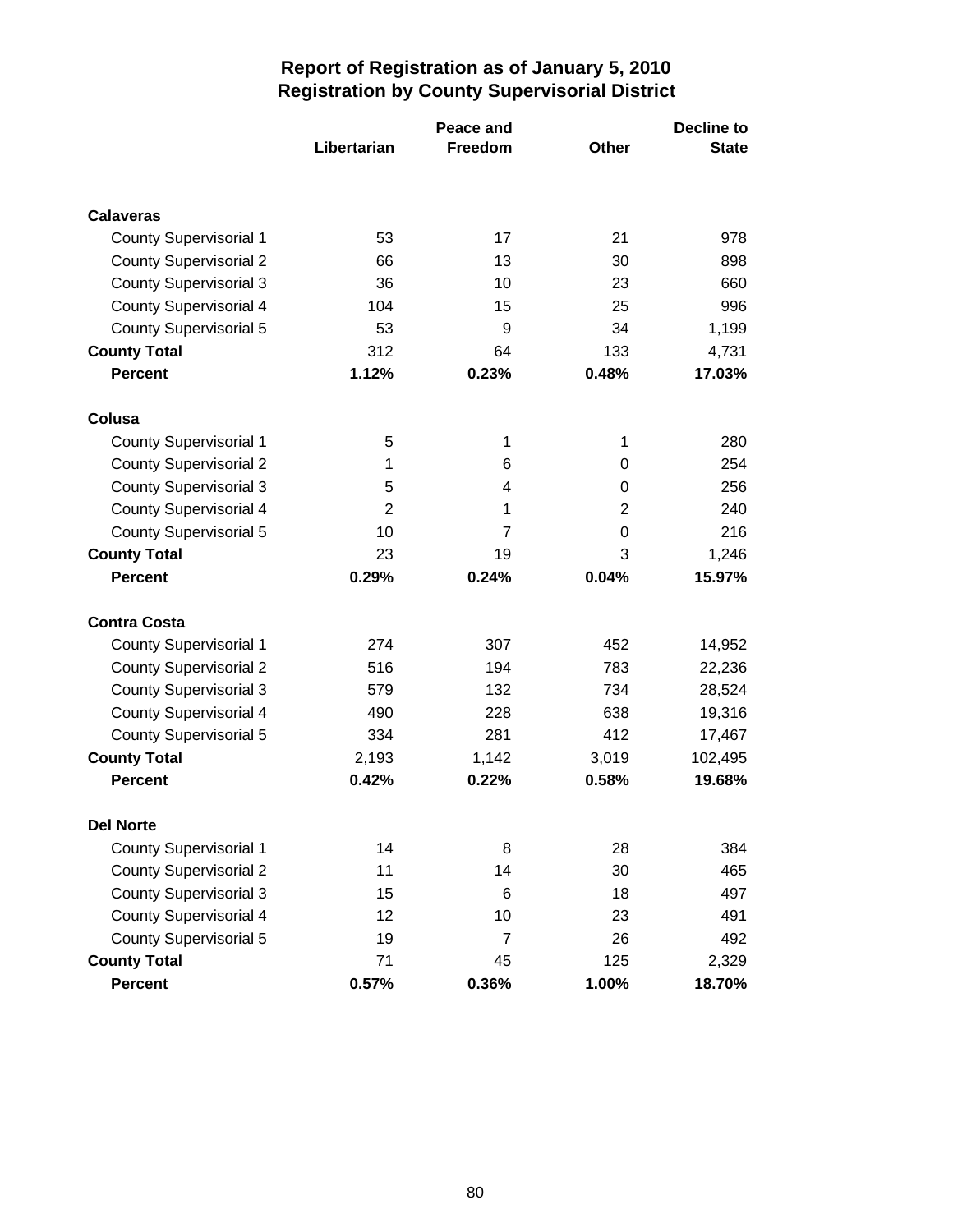|                               | <b>Total</b>      |                   |            | American    |                  |
|-------------------------------|-------------------|-------------------|------------|-------------|------------------|
|                               | <b>Registered</b> | <b>Democratic</b> | Republican | Independent | Green            |
|                               |                   |                   |            |             |                  |
| <b>El Dorado</b>              |                   |                   |            |             |                  |
| <b>County Supervisorial 1</b> | 23,101            | 6,309             | 11,832     | 597         | 87               |
| <b>County Supervisorial 2</b> | 26,959            | 7,978             | 12,711     | 840         | 162              |
| <b>County Supervisorial 3</b> | 18,814            | 6,311             | 8,113      | 602         | 184              |
| <b>County Supervisorial 4</b> | 22,986            | 6,578             | 11,342     | 685         | 164              |
| <b>County Supervisorial 5</b> | 14,911            | 5,888             | 3,783      | 553         | 342              |
| <b>County Total</b>           | 106,771           | 33,064            | 47,781     | 3,277       | 939              |
| <b>Percent</b>                |                   | 30.97%            | 44.75%     | 3.07%       | 0.88%            |
| <b>Fresno</b>                 |                   |                   |            |             |                  |
| <b>County Supervisorial 1</b> | 69,668            | 34,212            | 22,897     | 1,514       | 218              |
| <b>County Supervisorial 2</b> | 97,140            | 33,814            | 46,331     | 2,067       | 513              |
| <b>County Supervisorial 3</b> | 54,840            | 29,615            | 15,388     | 1,090       | 302              |
| <b>County Supervisorial 4</b> | 59,801            | 25,826            | 23,879     | 1,190       | 154              |
| <b>County Supervisorial 5</b> | 103,390           | 34,432            | 50,043     | 2,536       | 379              |
| <b>County Total</b>           | 384,839           | 157,899           | 158,538    | 8,397       | 1,566            |
| <b>Percent</b>                |                   | 41.03%            | 41.20%     | 2.18%       | 0.41%            |
| Glenn                         |                   |                   |            |             |                  |
| <b>County Supervisorial 1</b> | 2,671             | 829               | 1,193      | 94          | 13               |
| <b>County Supervisorial 2</b> | 2,405             | 784               | 1,059      | 74          | $\boldsymbol{9}$ |
| <b>County Supervisorial 3</b> | 2,791             | 794               | 1,453      | 101         | $\overline{7}$   |
| <b>County Supervisorial 4</b> | 2,181             | 738               | 927        | 77          | 5                |
| <b>County Supervisorial 5</b> | 2,086             | 779               | 877        | 59          | $9\,$            |
| <b>County Total</b>           | 12,134            | 3,924             | 5,509      | 405         | 43               |
| <b>Percent</b>                |                   | 32.34%            | 45.40%     | 3.34%       | 0.35%            |
| Humboldt                      |                   |                   |            |             |                  |
| <b>County Supervisorial 1</b> | 15,051            | 5,946             | 5,478      | 405         | 320              |
| <b>County Supervisorial 2</b> | 15,960            | 6,345             | 5,111      | 571         | 507              |
| <b>County Supervisorial 3</b> | 15,604            | 7,432             | 2,727      | 350         | 1,004            |
| <b>County Supervisorial 4</b> | 12,443            | 5,567             | 3,185      | 381         | 430              |
| <b>County Supervisorial 5</b> | 16,043            | 7,273             | 4,119      | 497         | 608              |
| <b>County Total</b>           | 75,101            | 32,563            | 20,620     | 2,204       | 2,869            |
| <b>Percent</b>                |                   | 43.36%            | 27.46%     | 2.93%       | 3.82%            |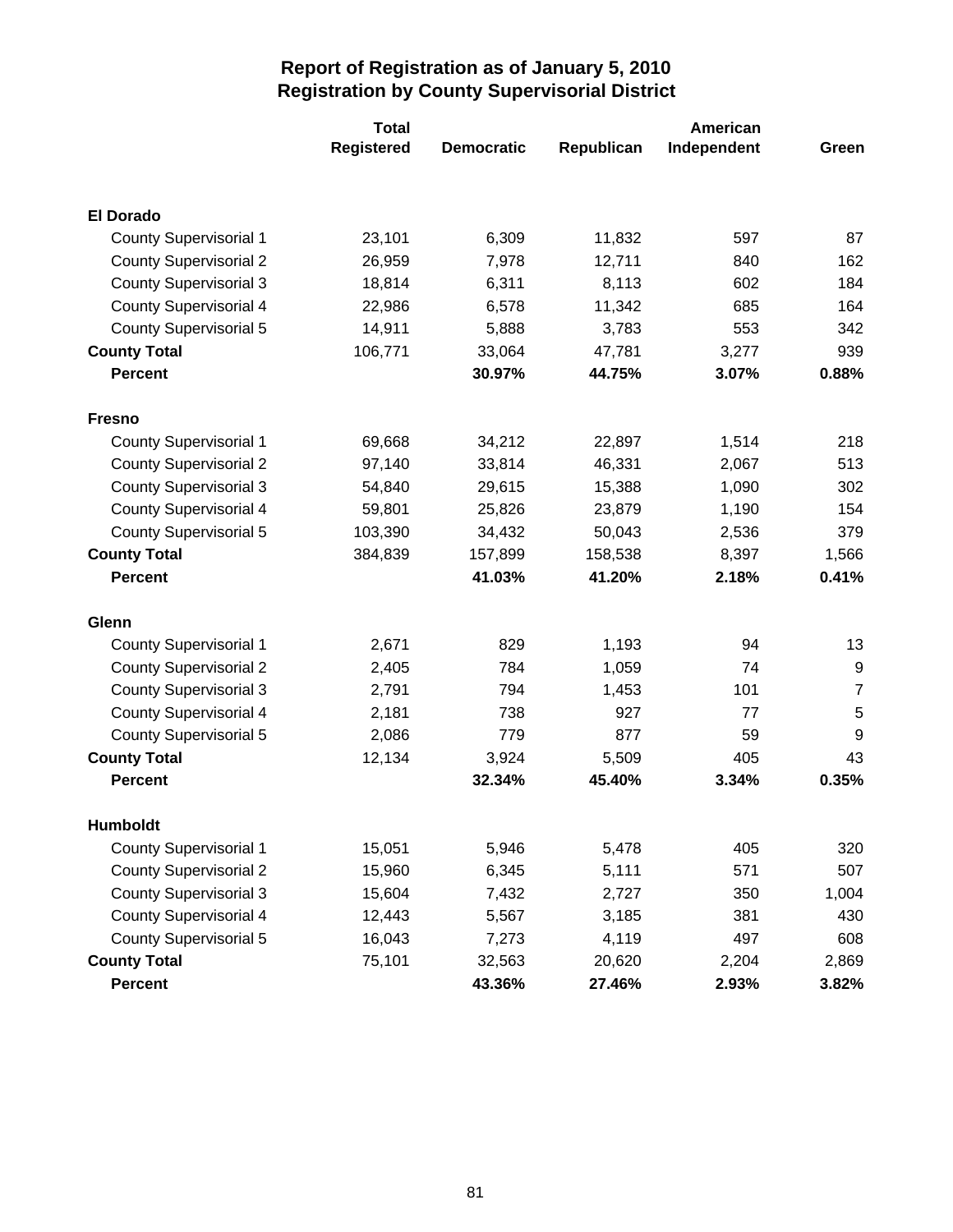|                               |             | Peace and      | <b>Decline to</b> |              |  |
|-------------------------------|-------------|----------------|-------------------|--------------|--|
|                               | Libertarian | <b>Freedom</b> | Other             | <b>State</b> |  |
|                               |             |                |                   |              |  |
| <b>El Dorado</b>              |             |                |                   |              |  |
| <b>County Supervisorial 1</b> | 142         | 32             | 165               | 3,937        |  |
| <b>County Supervisorial 2</b> | 200         | 56             | 191               | 4,821        |  |
| <b>County Supervisorial 3</b> | 114         | 63             | 128               | 3,299        |  |
| <b>County Supervisorial 4</b> | 143         | 33             | 166               | 3,875        |  |
| <b>County Supervisorial 5</b> | 131         | 85             | 160               | 3,969        |  |
| <b>County Total</b>           | 730         | 269            | 810               | 19,901       |  |
| <b>Percent</b>                | 0.68%       | 0.25%          | 0.76%             | 18.64%       |  |
| Fresno                        |             |                |                   |              |  |
| <b>County Supervisorial 1</b> | 230         | 190            | 2,485             | 7,922        |  |
| <b>County Supervisorial 2</b> | 404         | 146            | 2,856             | 11,009       |  |
| <b>County Supervisorial 3</b> | 195         | 191            | 1,995             | 6,064        |  |
| <b>County Supervisorial 4</b> | 170         | 148            | 1,915             | 6,519        |  |
| <b>County Supervisorial 5</b> | 434         | 179            | 3,155             | 12,232       |  |
| <b>County Total</b>           | 1,433       | 854            | 12,406            | 43,746       |  |
| <b>Percent</b>                | 0.37%       | 0.22%          | 3.22%             | 11.37%       |  |
| Glenn                         |             |                |                   |              |  |
| <b>County Supervisorial 1</b> | 15          | 11             | 7                 | 509          |  |
| <b>County Supervisorial 2</b> | 4           | 5              | $\overline{7}$    | 463          |  |
| <b>County Supervisorial 3</b> | 10          | 9              | 4                 | 413          |  |
| <b>County Supervisorial 4</b> | 10          | 10             | $\overline{7}$    | 407          |  |
| <b>County Supervisorial 5</b> | 5           | 6              | 3                 | 348          |  |
| <b>County Total</b>           | 44          | 41             | 28                | 2,140        |  |
| <b>Percent</b>                | 0.36%       | 0.34%          | 0.23%             | 17.64%       |  |
| <b>Humboldt</b>               |             |                |                   |              |  |
| <b>County Supervisorial 1</b> | 115         | 33             | 41                | 2,713        |  |
| <b>County Supervisorial 2</b> | 130         | 56             | 34                | 3,206        |  |
| <b>County Supervisorial 3</b> | 132         | 61             | 36                | 3,862        |  |
| <b>County Supervisorial 4</b> | 129         | 53             | 35                | 2,663        |  |
| <b>County Supervisorial 5</b> | 110         | 55             | 51                | 3,330        |  |
| <b>County Total</b>           | 616         | 258            | 197               | 15,774       |  |
| <b>Percent</b>                | 0.82%       | 0.34%          | 0.26%             | 21.00%       |  |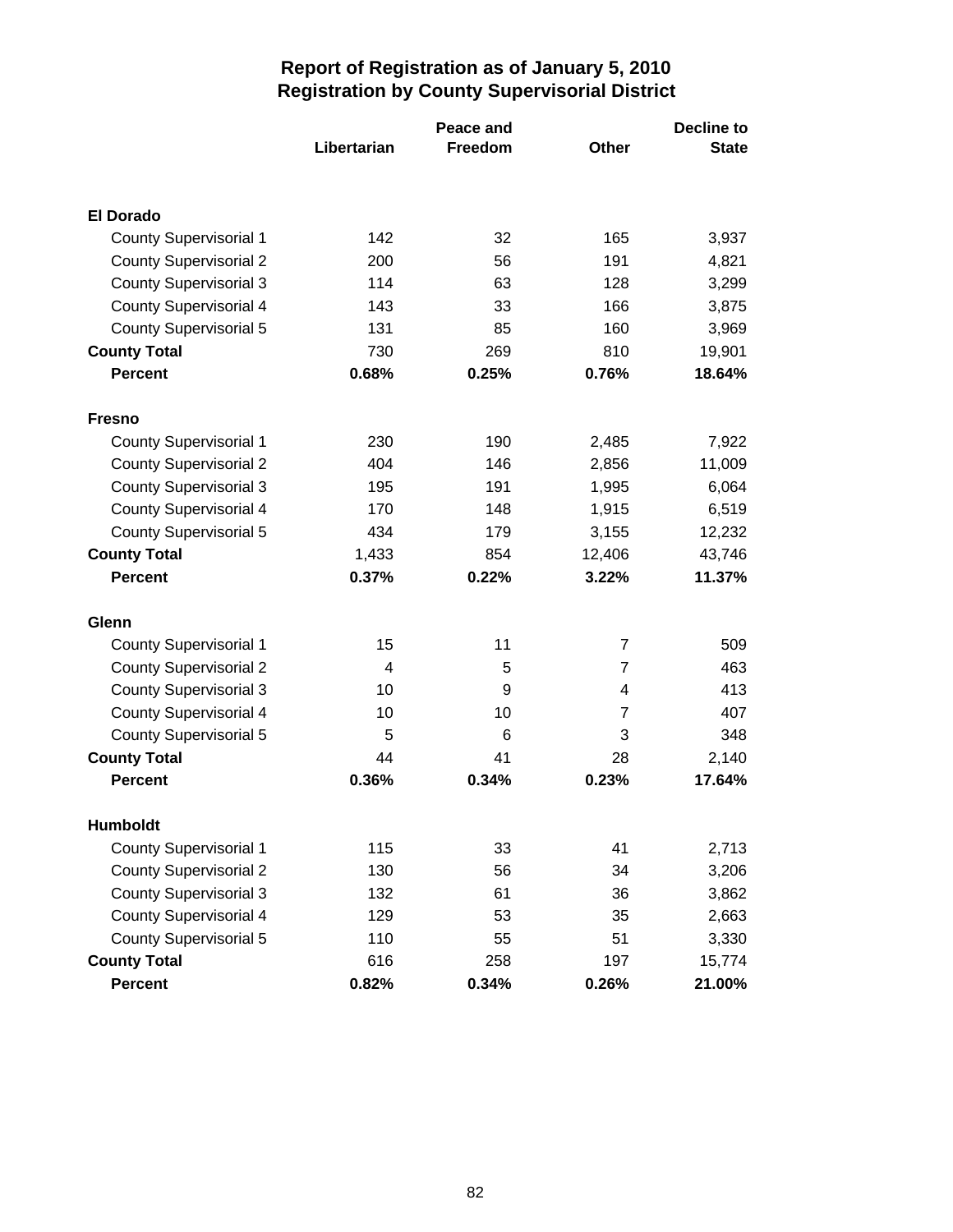|                               | <b>Total</b>      |                   |            | American    |       |  |
|-------------------------------|-------------------|-------------------|------------|-------------|-------|--|
|                               | <b>Registered</b> | <b>Democratic</b> | Republican | Independent | Green |  |
|                               |                   |                   |            |             |       |  |
| <b>Imperial</b>               |                   |                   |            |             |       |  |
| <b>County Supervisorial 1</b> | 13,223            | 8,686             | 1,607      | 149         | 28    |  |
| <b>County Supervisorial 2</b> | 10,716            | 5,287             | 3,268      | 225         | 17    |  |
| <b>County Supervisorial 3</b> | 11,382            | 5,184             | 3,895      | 256         | 17    |  |
| <b>County Supervisorial 4</b> | 10,413            | 4,922             | 3,473      | 244         | 24    |  |
| <b>County Supervisorial 5</b> | 9,657             | 5,194             | 2,599      | 229         | 21    |  |
| <b>County Total</b>           | 55,391            | 29,273            | 14,842     | 1,103       | 107   |  |
| <b>Percent</b>                |                   | 52.85%            | 26.79%     | 1.99%       | 0.19% |  |
| Inyo                          |                   |                   |            |             |       |  |
| <b>County Supervisorial 1</b> | 2,118             | 633               | 1,093      | 59          | 17    |  |
| <b>County Supervisorial 2</b> | 1,654             | 558               | 666        | 50          | 23    |  |
| <b>County Supervisorial 3</b> | 2,267             | 709               | 1,103      | 69          | 11    |  |
| <b>County Supervisorial 4</b> | 1,859             | 608               | 847        | 61          | 10    |  |
| <b>County Supervisorial 5</b> | 1,516             | 597               | 509        | 68          | 26    |  |
| <b>County Total</b>           | 9,414             | 3,105             | 4,218      | 307         | 87    |  |
| <b>Percent</b>                |                   | 32.98%            | 44.81%     | 3.26%       | 0.92% |  |
| Kern                          |                   |                   |            |             |       |  |
| <b>County Supervisorial 1</b> | 60,353            | 21,363            | 26,986     | 1,704       | 152   |  |
| <b>County Supervisorial 2</b> | 63,509            | 21,959            | 27,405     | 2,109       | 151   |  |
| <b>County Supervisorial 3</b> | 65,873            | 21,691            | 31,886     | 1,865       | 180   |  |
| <b>County Supervisorial 4</b> | 77,257            | 23,233            | 39,571     | 2,019       | 174   |  |
| <b>County Supervisorial 5</b> | 39,294            | 22,424            | 9,601      | 961         | 79    |  |
| <b>County Total</b>           | 306,286           | 110,670           | 135,449    | 8,658       | 736   |  |
| <b>Percent</b>                |                   | 36.13%            | 44.22%     | 2.83%       | 0.24% |  |
| <b>Kings</b>                  |                   |                   |            |             |       |  |
| <b>County Supervisorial 1</b> | 8,835             | 2,842             | 4,157      | 237         | 19    |  |
| <b>County Supervisorial 2</b> | 6,655             | 3,422             | 2,039      | 157         | 19    |  |
| <b>County Supervisorial 3</b> | 14,612            | 4,299             | 7,746      | 372         | 38    |  |
| <b>County Supervisorial 4</b> | 10,239            | 4,330             | 4,093      | 216         | 17    |  |
| <b>County Supervisorial 5</b> | 10,259            | 3,736             | 4,776      | 252         | 27    |  |
| <b>County Total</b>           | 50,600            | 18,629            | 22,811     | 1,234       | 120   |  |
| <b>Percent</b>                |                   | 36.82%            | 45.08%     | 2.44%       | 0.24% |  |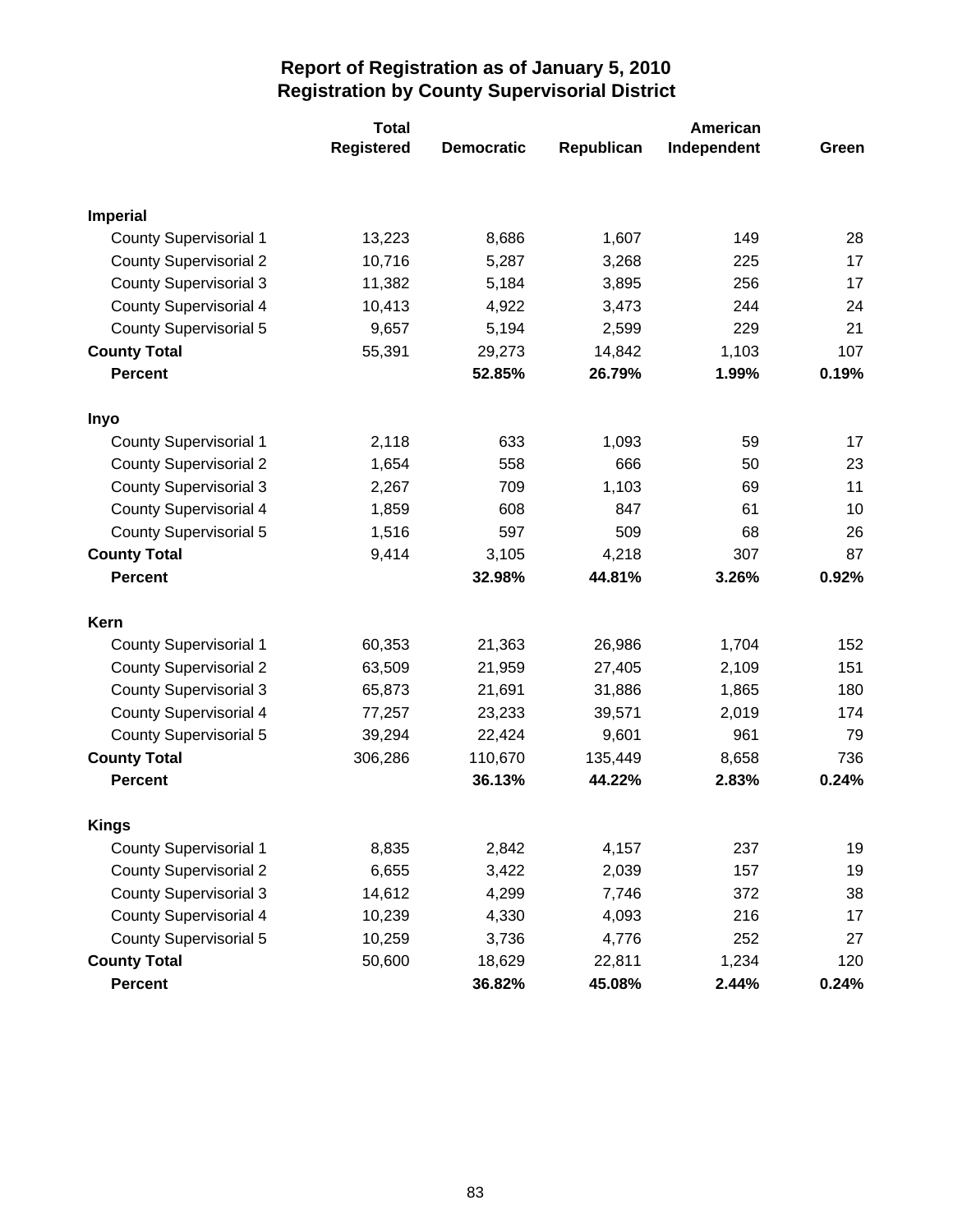|                               |             | Peace and      | <b>Decline to</b> |              |  |
|-------------------------------|-------------|----------------|-------------------|--------------|--|
|                               | Libertarian | Freedom        | <b>Other</b>      | <b>State</b> |  |
|                               |             |                |                   |              |  |
| <b>Imperial</b>               |             |                |                   |              |  |
| <b>County Supervisorial 1</b> | 34          | 65             | 47                | 2,607        |  |
| <b>County Supervisorial 2</b> | 30          | 35             | 52                | 1,802        |  |
| <b>County Supervisorial 3</b> | 38          | 36             | 53                | 1,903        |  |
| <b>County Supervisorial 4</b> | 33          | 42             | 54                | 1,621        |  |
| <b>County Supervisorial 5</b> | 36          | 48             | 38                | 1,492        |  |
| <b>County Total</b>           | 171         | 226            | 244               | 9,425        |  |
| <b>Percent</b>                | 0.31%       | 0.41%          | 0.44%             | 17.02%       |  |
| Inyo                          |             |                |                   |              |  |
| <b>County Supervisorial 1</b> | 9           | 6              | 4                 | 297          |  |
| <b>County Supervisorial 2</b> | 11          | 4              | 6                 | 336          |  |
| <b>County Supervisorial 3</b> | 6           | 4              | 9                 | 356          |  |
| <b>County Supervisorial 4</b> | 13          | $\overline{2}$ | 1                 | 317          |  |
| County Supervisorial 5        | 20          | 4              | 8                 | 284          |  |
| <b>County Total</b>           | 59          | 20             | 28                | 1,590        |  |
| <b>Percent</b>                | 0.63%       | 0.21%          | 0.30%             | 16.89%       |  |
| Kern                          |             |                |                   |              |  |
| <b>County Supervisorial 1</b> | 291         | 127            | 76                | 9,654        |  |
| <b>County Supervisorial 2</b> | 320         | 148            | 113               | 11,304       |  |
| <b>County Supervisorial 3</b> | 310         | 142            | 73                | 9,726        |  |
| County Supervisorial 4        | 340         | 146            | 89                | 11,685       |  |
| County Supervisorial 5        | 149         | 166            | 79                | 5,835        |  |
| <b>County Total</b>           | 1,410       | 729            | 430               | 48,204       |  |
| <b>Percent</b>                | 0.46%       | 0.24%          | 0.14%             | 15.74%       |  |
| <b>Kings</b>                  |             |                |                   |              |  |
| <b>County Supervisorial 1</b> | 28          | 11             | 60                | 1,481        |  |
| <b>County Supervisorial 2</b> | 21          | 13             | 46                | 938          |  |
| <b>County Supervisorial 3</b> | 50          | 12             | 92                | 2,003        |  |
| <b>County Supervisorial 4</b> | 36          | 20             | 77                | 1,450        |  |
| County Supervisorial 5        | 34          | 9              | 66                | 1,359        |  |
| <b>County Total</b>           | 169         | 65             | 341               | 7,231        |  |
| Percent                       | 0.33%       | 0.13%          | 0.67%             | 14.29%       |  |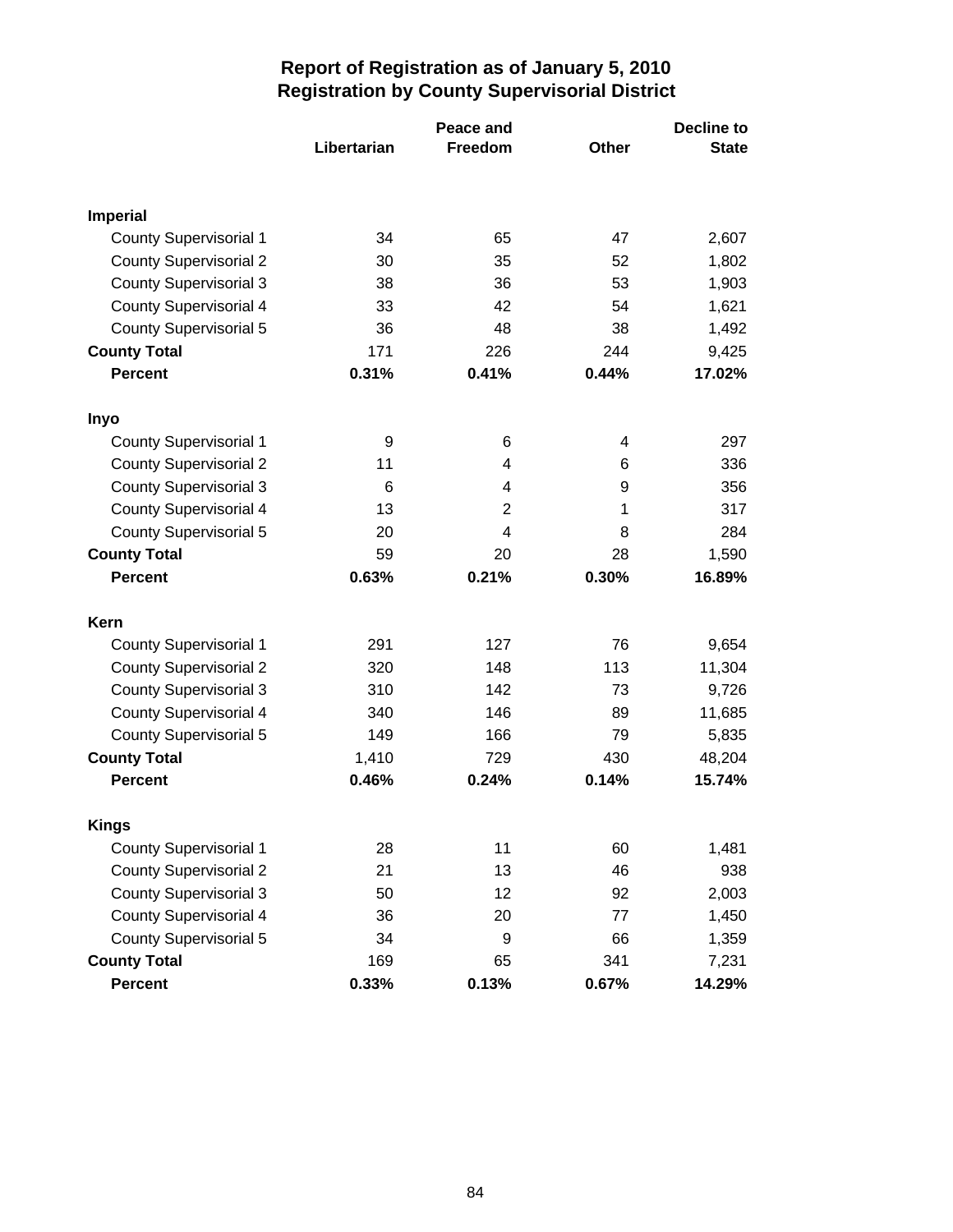|                               | <b>Total</b> |                   |            | American    |        |  |
|-------------------------------|--------------|-------------------|------------|-------------|--------|--|
|                               | Registered   | <b>Democratic</b> | Republican | Independent | Green  |  |
|                               |              |                   |            |             |        |  |
| Lake                          |              |                   |            |             |        |  |
| <b>County Supervisorial 1</b> | 7,033        | 2,964             | 2,146      | 245         | 84     |  |
| <b>County Supervisorial 2</b> | 5,367        | 2,729             | 1,128      | 202         | 61     |  |
| <b>County Supervisorial 3</b> | 6,230        | 2,812             | 1,679      | 235         | 78     |  |
| <b>County Supervisorial 4</b> | 6,313        | 2,500             | 2,305      | 183         | 62     |  |
| <b>County Supervisorial 5</b> | 7,004        | 2,887             | 2,230      | 243         | 73     |  |
| <b>County Total</b>           | 31,947       | 13,892            | 9,488      | 1,108       | 358    |  |
| <b>Percent</b>                |              | 43.48%            | 29.70%     | 3.47%       | 1.12%  |  |
| Lassen                        |              |                   |            |             |        |  |
| <b>County Supervisorial 1</b> | 2,863        | 889               | 1,240      | 137         | 12     |  |
| <b>County Supervisorial 2</b> | 2,583        | 770               | 1,117      | 127         | 13     |  |
| <b>County Supervisorial 3</b> | 3,267        | 813               | 1,743      | 130         | 11     |  |
| <b>County Supervisorial 4</b> | 2,752        | 757               | 1,378      | 112         | 9      |  |
| <b>County Supervisorial 5</b> | 2,451        | 675               | 1,153      | 129         | 11     |  |
| <b>County Total</b>           | 13,916       | 3,904             | 6,631      | 635         | 56     |  |
| <b>Percent</b>                |              | 28.05%            | 47.65%     | 4.56%       | 0.40%  |  |
| <b>Los Angeles</b>            |              |                   |            |             |        |  |
| <b>County Supervisorial 1</b> | 657,814      | 385,870           | 106,551    | 11,273      | 3,224  |  |
| <b>County Supervisorial 2</b> | 773,098      | 519,440           | 86,078     | 13,254      | 3,220  |  |
| <b>County Supervisorial 3</b> | 939,153      | 501,986           | 186,163    | 18,322      | 6,338  |  |
| <b>County Supervisorial 4</b> | 933,849      | 423,945           | 280,708    | 18,979      | 4,397  |  |
| <b>County Supervisorial 5</b> | 1,020,562    | 415,994           | 352,787    | 22,188      | 4,774  |  |
| <b>County Total</b>           | 4,324,476    | 2,247,235         | 1,012,287  | 84,016      | 21,953 |  |
| <b>Percent</b>                |              | 51.97%            | 23.41%     | 1.94%       | 0.51%  |  |
| <b>Madera</b>                 |              |                   |            |             |        |  |
| <b>County Supervisorial 1</b> | 13,606       | 4,134             | 7,001      | 288         | 53     |  |
| <b>County Supervisorial 2</b> | 10,093       | 3,590             | 4,613      | 246         | 26     |  |
| <b>County Supervisorial 3</b> | 10,158       | 4,212             | 4,135      | 198         | 17     |  |
| <b>County Supervisorial 4</b> | 6,462        | 3,209             | 1,819      | 150         | 17     |  |
| <b>County Supervisorial 5</b> | 13,075       | 3,585             | 6,871      | 333         | 94     |  |
| <b>County Total</b>           | 53,394       | 18,730            | 24,439     | 1,215       | 207    |  |
| <b>Percent</b>                |              | 35.08%            | 45.77%     | 2.28%       | 0.39%  |  |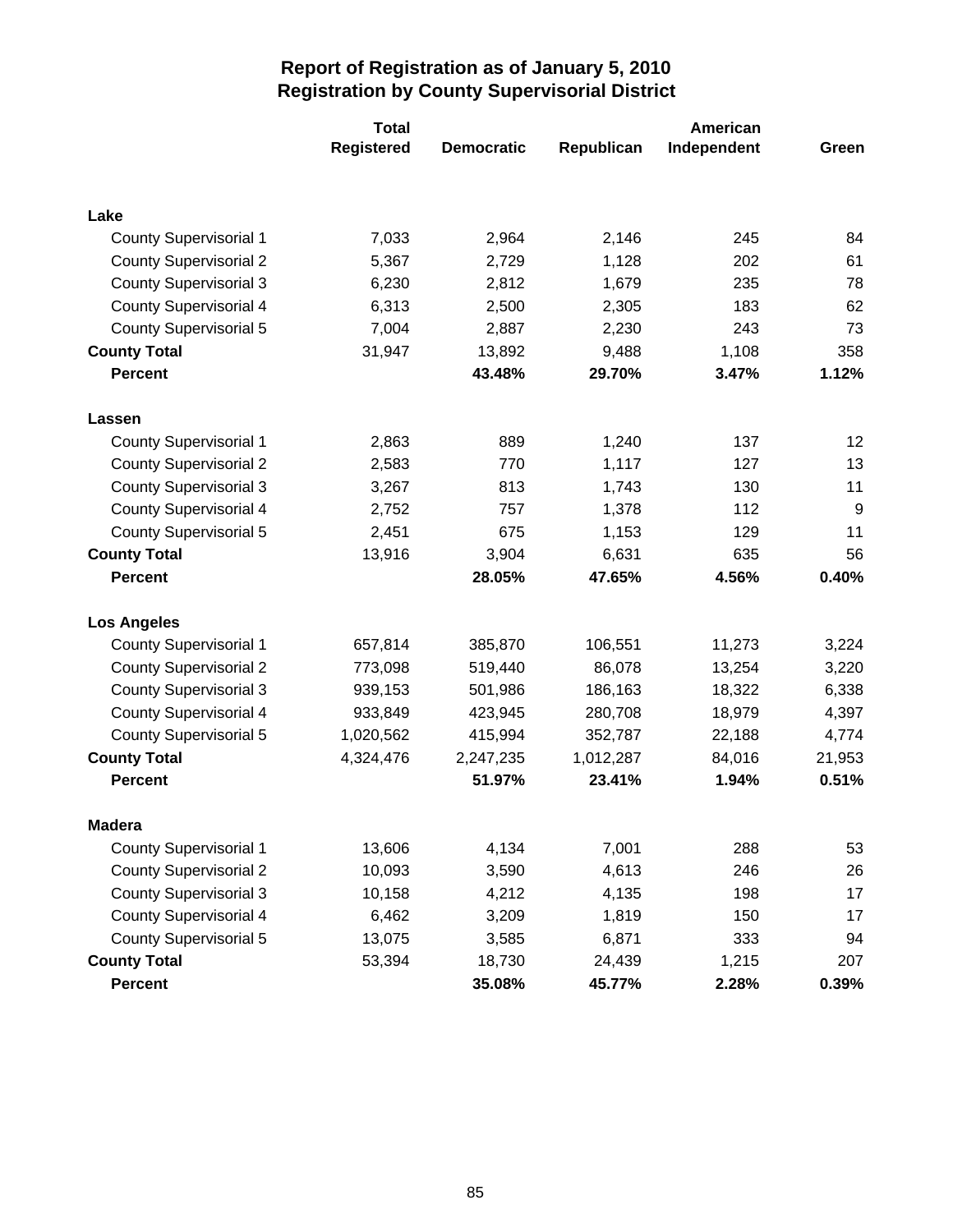|                               |             | Peace and |                | <b>Decline to</b> |  |
|-------------------------------|-------------|-----------|----------------|-------------------|--|
|                               | Libertarian | Freedom   | <b>Other</b>   | <b>State</b>      |  |
|                               |             |           |                |                   |  |
| Lake                          |             |           |                |                   |  |
| <b>County Supervisorial 1</b> | 40          | 25        | 11             | 1,518             |  |
| <b>County Supervisorial 2</b> | 36          | 18        | 11             | 1,182             |  |
| <b>County Supervisorial 3</b> | 47          | 25        | 20             | 1,334             |  |
| <b>County Supervisorial 4</b> | 39          | 14        | 9              | 1,201             |  |
| <b>County Supervisorial 5</b> | 44          | 24        | 11             | 1,492             |  |
| <b>County Total</b>           | 206         | 106       | 62             | 6,727             |  |
| <b>Percent</b>                | 0.64%       | 0.33%     | 0.19%          | 21.06%            |  |
| Lassen                        |             |           |                |                   |  |
| <b>County Supervisorial 1</b> | 18          | 6         | 8              | 553               |  |
| <b>County Supervisorial 2</b> | 14          | 11        | 8              | 523               |  |
| <b>County Supervisorial 3</b> | 15          | 3         | $\overline{7}$ | 545               |  |
| <b>County Supervisorial 4</b> | 8           | 3         | $\overline{7}$ | 478               |  |
| <b>County Supervisorial 5</b> | 24          | 4         | 4              | 451               |  |
| <b>County Total</b>           | 79          | 27        | 34             | 2,550             |  |
| <b>Percent</b>                | 0.57%       | 0.19%     | 0.24%          | 18.32%            |  |
| <b>Los Angeles</b>            |             |           |                |                   |  |
| <b>County Supervisorial 1</b> | 2,363       | 5,733     | 4,255          | 138,545           |  |
| <b>County Supervisorial 2</b> | 2,402       | 4,823     | 7,298          | 136,583           |  |
| <b>County Supervisorial 3</b> | 4,965       | 3,636     | 10,109         | 207,634           |  |
| <b>County Supervisorial 4</b> | 4,444       | 4,253     | 7,647          | 189,476           |  |
| <b>County Supervisorial 5</b> | 4,700       | 3,421     | 8,802          | 207,896           |  |
| <b>County Total</b>           | 18,874      | 21,866    | 38,111         | 880,134           |  |
| <b>Percent</b>                | 0.44%       | 0.51%     | 0.88%          | 20.35%            |  |
| <b>Madera</b>                 |             |           |                |                   |  |
| <b>County Supervisorial 1</b> | 52          | 24        | 71             | 1,983             |  |
| <b>County Supervisorial 2</b> | 51          | 30        | 41             | 1,496             |  |
| <b>County Supervisorial 3</b> | 22          | 18        | 47             | 1,509             |  |
| <b>County Supervisorial 4</b> | 19          | 27        | 31             | 1,190             |  |
| <b>County Supervisorial 5</b> | 86          | 17        | 72             | 2,017             |  |
| <b>County Total</b>           | 230         | 116       | 262            | 8,195             |  |
| Percent                       | 0.43%       | 0.22%     | 0.49%          | 15.35%            |  |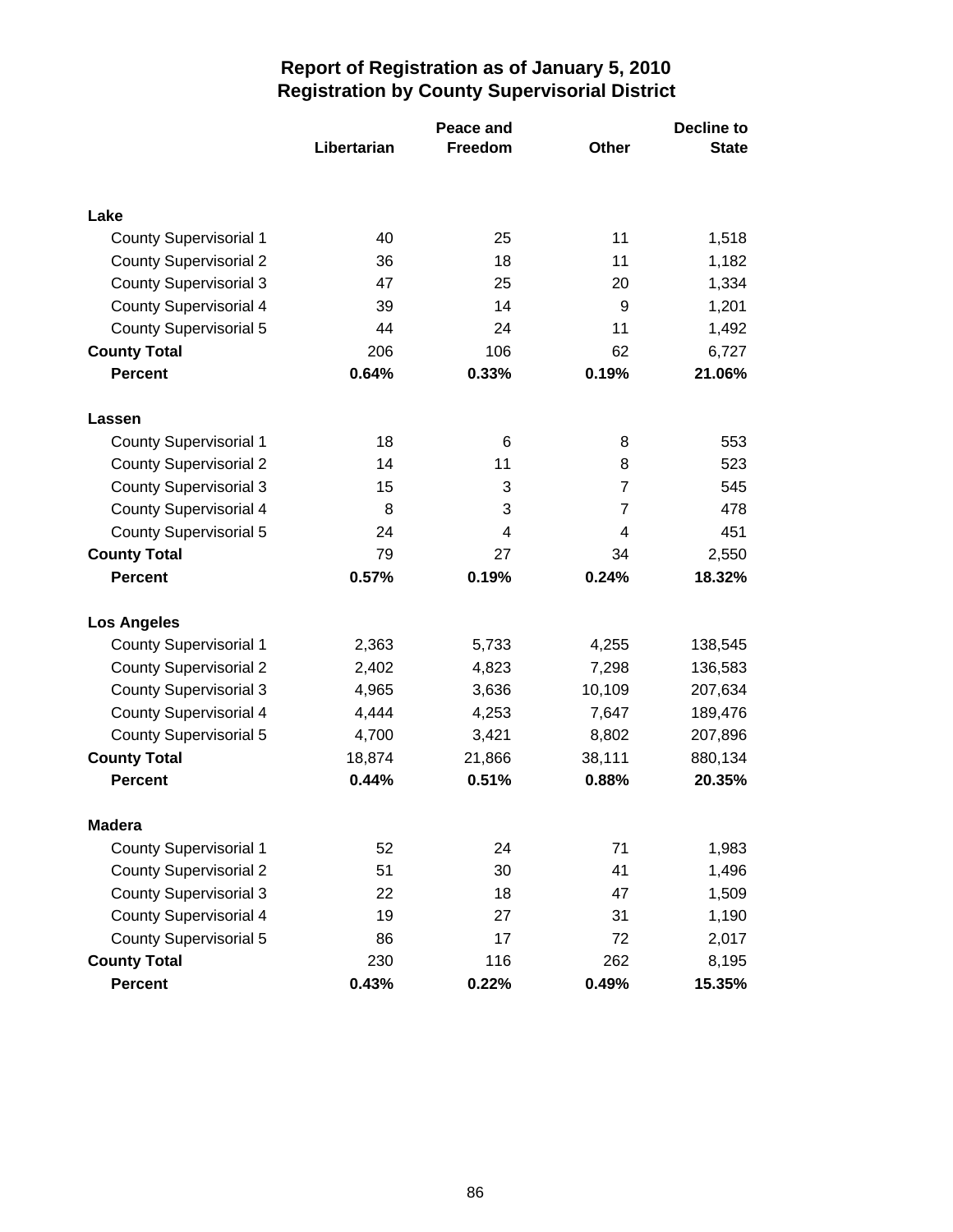|                               | <b>Total</b> |                   |            | American    |       |  |
|-------------------------------|--------------|-------------------|------------|-------------|-------|--|
|                               | Registered   | <b>Democratic</b> | Republican | Independent | Green |  |
|                               |              |                   |            |             |       |  |
| <b>Marin</b>                  |              |                   |            |             |       |  |
| <b>County Supervisorial 1</b> | 30,237       | 16,561            | 6,419      | 486         | 365   |  |
| <b>County Supervisorial 2</b> | 33,463       | 19,392            | 5,598      | 565         | 652   |  |
| <b>County Supervisorial 3</b> | 33,476       | 18,489            | 6,000      | 530         | 355   |  |
| <b>County Supervisorial 4</b> | 22,007       | 12,555            | 3,647      | 398         | 482   |  |
| <b>County Supervisorial 5</b> | 29,540       | 14,592            | 7,424      | 628         | 318   |  |
| <b>County Total</b>           | 148,723      | 81,589            | 29,088     | 2,607       | 2,172 |  |
| <b>Percent</b>                |              | 54.86%            | 19.56%     | 1.75%       | 1.46% |  |
| <b>Mariposa</b>               |              |                   |            |             |       |  |
| <b>County Supervisorial 1</b> | 1,743        | 779               | 446        | 57          | 51    |  |
| <b>County Supervisorial 2</b> | 2,186        | 657               | 977        | 120         | 9     |  |
| <b>County Supervisorial 3</b> | 2,484        | 717               | 1,233      | 95          | 24    |  |
| <b>County Supervisorial 4</b> | 2,478        | 781               | 1,192      | 86          | 11    |  |
| <b>County Supervisorial 5</b> | 2,507        | 701               | 1,256      | 73          | 23    |  |
| <b>County Total</b>           | 11,398       | 3,635             | 5,104      | 431         | 118   |  |
| <b>Percent</b>                |              | 31.89%            | 44.78%     | 3.78%       | 1.04% |  |
| <b>Mendocino</b>              |              |                   |            |             |       |  |
| <b>County Supervisorial 1</b> | 9,825        | 4,071             | 3,106      | 289         | 290   |  |
| <b>County Supervisorial 2</b> | 8,140        | 3,924             | 2,035      | 208         | 201   |  |
| <b>County Supervisorial 3</b> | 10,446       | 4,706             | 2,146      | 395         | 553   |  |
| <b>County Supervisorial 4</b> | 9,739        | 5,147             | 1,826      | 299         | 332   |  |
| <b>County Supervisorial 5</b> | 10,372       | 5,261             | 1,885      | 279         | 530   |  |
| <b>County Total</b>           | 48,522       | 23,109            | 10,998     | 1,470       | 1,906 |  |
| <b>Percent</b>                |              | 47.63%            | 22.67%     | 3.03%       | 3.93% |  |
| <b>Merced</b>                 |              |                   |            |             |       |  |
| <b>County Supervisorial 1</b> | 13,143       | 7,554             | 3,479      | 259         | 32    |  |
| <b>County Supervisorial 2</b> | 22,075       | 10,024            | 8,157      | 572         | 90    |  |
| <b>County Supervisorial 3</b> | 24,619       | 10,122            | 9,944      | 635         | 76    |  |
| <b>County Supervisorial 4</b> | 17,593       | 7,600             | 6,830      | 436         | 42    |  |
| <b>County Supervisorial 5</b> | 17,795       | 8,581             | 5,992      | 450         | 28    |  |
| <b>County Total</b>           | 95,225       | 43,881            | 34,402     | 2,352       | 268   |  |
| <b>Percent</b>                |              | 46.08%            | 36.13%     | 2.47%       | 0.28% |  |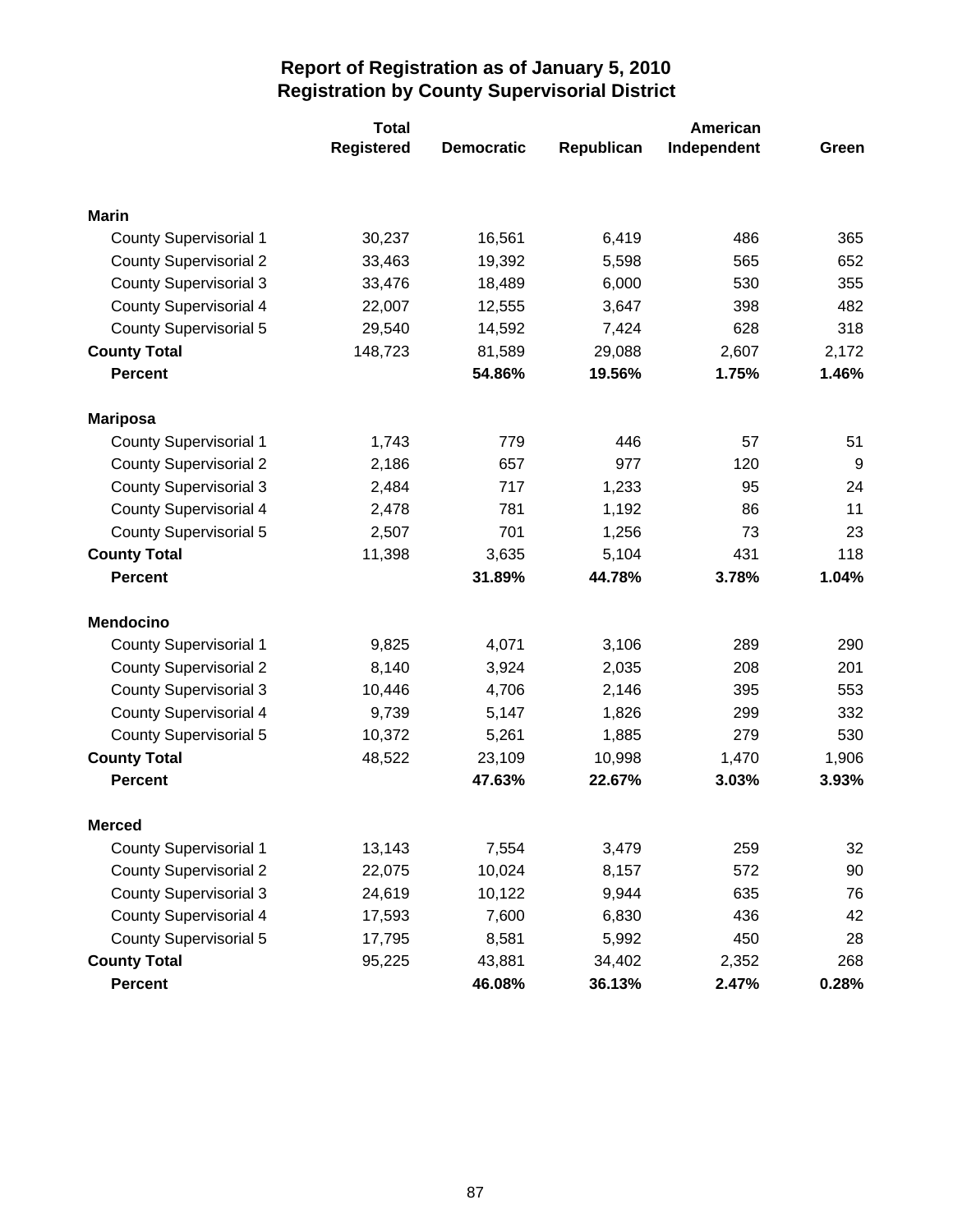|                               |             | Peace and      | <b>Decline to</b> |              |  |
|-------------------------------|-------------|----------------|-------------------|--------------|--|
|                               | Libertarian | Freedom        | <b>Other</b>      | <b>State</b> |  |
|                               |             |                |                   |              |  |
| <b>Marin</b>                  |             |                |                   |              |  |
| <b>County Supervisorial 1</b> | 150         | 45             | 80                | 6,131        |  |
| <b>County Supervisorial 2</b> | 162         | 49             | 74                | 6,971        |  |
| <b>County Supervisorial 3</b> | 170         | 41             | 83                | 7,808        |  |
| <b>County Supervisorial 4</b> | 129         | 42             | 63                | 4,691        |  |
| <b>County Supervisorial 5</b> | 144         | 43             | 87                | 6,304        |  |
| <b>County Total</b>           | 755         | 220            | 387               | 31,905       |  |
| <b>Percent</b>                | 0.51%       | 0.15%          | 0.26%             | 21.45%       |  |
| <b>Mariposa</b>               |             |                |                   |              |  |
| <b>County Supervisorial 1</b> | 16          | 6              | 22                | 366          |  |
| <b>County Supervisorial 2</b> | 12          | $\overline{2}$ | 25                | 384          |  |
| <b>County Supervisorial 3</b> | 13          | 5              | 24                | 373          |  |
| <b>County Supervisorial 4</b> | 19          | $\overline{7}$ | 21                | 361          |  |
| <b>County Supervisorial 5</b> | 22          | 6              | 21                | 405          |  |
| <b>County Total</b>           | 82          | 26             | 113               | 1,889        |  |
| <b>Percent</b>                | 0.72%       | 0.23%          | 0.99%             | 16.57%       |  |
| <b>Mendocino</b>              |             |                |                   |              |  |
| <b>County Supervisorial 1</b> | 60          | 38             | 27                | 1,944        |  |
| <b>County Supervisorial 2</b> | 52          | 39             | 22                | 1,659        |  |
| <b>County Supervisorial 3</b> | 87          | 89             | 78                | 2,392        |  |
| <b>County Supervisorial 4</b> | 83          | 37             | 32                | 1,983        |  |
| <b>County Supervisorial 5</b> | 102         | 60             | 39                | 2,216        |  |
| <b>County Total</b>           | 384         | 263            | 198               | 10,194       |  |
| <b>Percent</b>                | 0.79%       | 0.54%          | 0.41%             | 21.01%       |  |
| <b>Merced</b>                 |             |                |                   |              |  |
| <b>County Supervisorial 1</b> | 31          | 37             | 18                | 1,733        |  |
| <b>County Supervisorial 2</b> | 72          | 51             | 28                | 3,081        |  |
| <b>County Supervisorial 3</b> | 79          | 44             | 31                | 3,688        |  |
| <b>County Supervisorial 4</b> | 67          | 51             | 36                | 2,531        |  |
| <b>County Supervisorial 5</b> | 62          | 51             | 12                | 2,619        |  |
| <b>County Total</b>           | 311         | 234            | 125               | 13,652       |  |
| <b>Percent</b>                | 0.33%       | 0.25%          | 0.13%             | 14.34%       |  |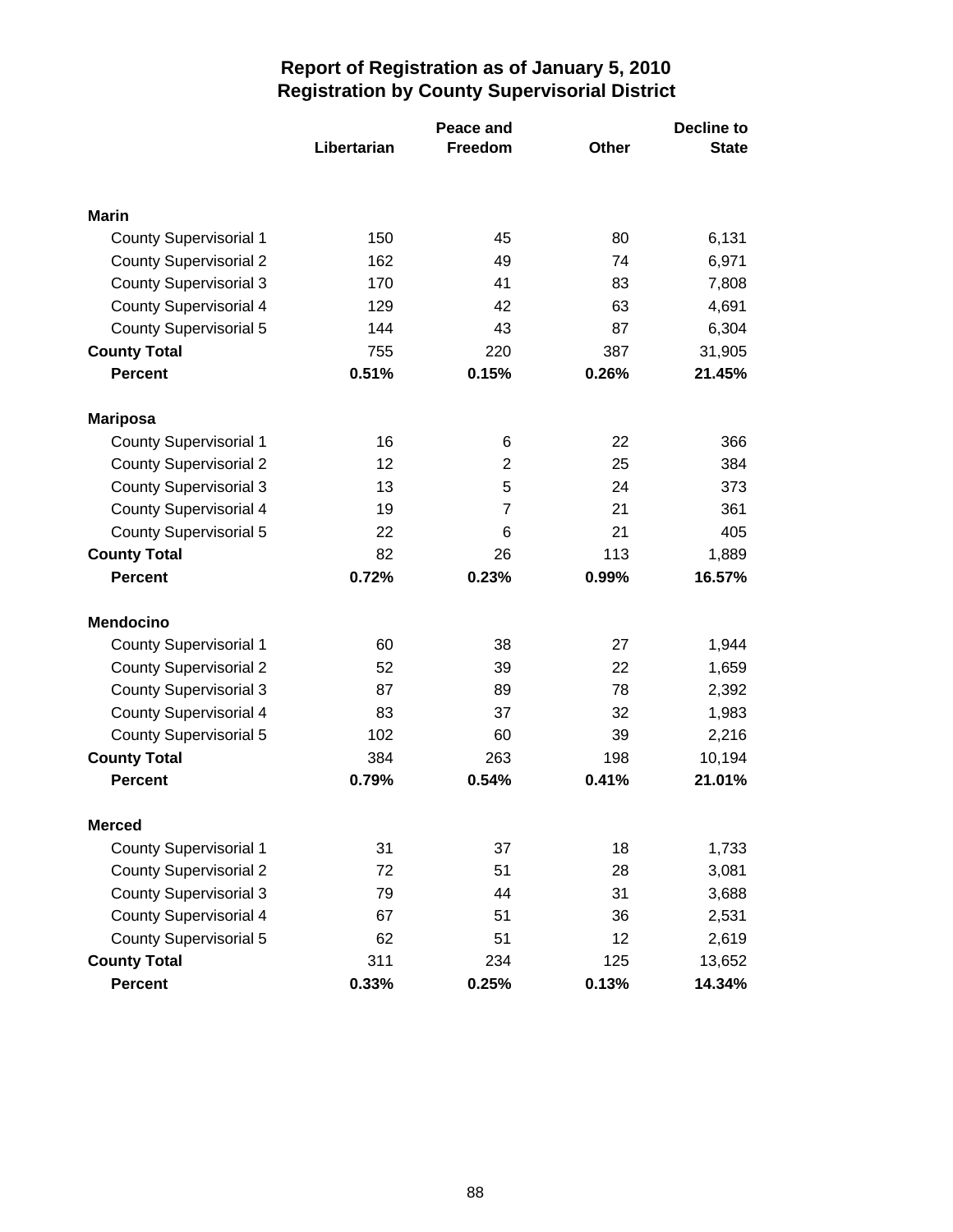|                               | <b>Total</b>      |                   |            | American    |                         |
|-------------------------------|-------------------|-------------------|------------|-------------|-------------------------|
|                               | <b>Registered</b> | <b>Democratic</b> | Republican | Independent | Green                   |
|                               |                   |                   |            |             |                         |
| <b>Modoc</b>                  |                   |                   |            |             |                         |
| <b>County Supervisorial 1</b> | 754               | 198               | 381        | 26          | $\overline{7}$          |
| <b>County Supervisorial 2</b> | 1,228             | 374               | 577        | 50          | $\overline{\mathbf{4}}$ |
| <b>County Supervisorial 3</b> | 1,067             | 322               | 520        | 44          | $\overline{7}$          |
| <b>County Supervisorial 4</b> | 1,294             | 379               | 623        | 55          | $\pmb{0}$               |
| <b>County Supervisorial 5</b> | 967               | 241               | 547        | 32          | 4                       |
| <b>County Total</b>           | 5,310             | 1,514             | 2,648      | 207         | 22                      |
| <b>Percent</b>                |                   | 28.51%            | 49.87%     | 3.90%       | 0.41%                   |
| <b>Mono</b>                   |                   |                   |            |             |                         |
| <b>County Supervisorial 1</b> | 908               | 337               | 240        | 31          | 16                      |
| <b>County Supervisorial 2</b> | 1,564             | 543               | 608        | 63          | 11                      |
| <b>County Supervisorial 3</b> | 1,277             | 405               | 455        | 35          | 13                      |
| County Supervisorial 4        | 1,223             | 355               | 604        | 33          | 8                       |
| <b>County Supervisorial 5</b> | 1,346             | 456               | 438        | 42          | 18                      |
| <b>County Total</b>           | 6,318             | 2,096             | 2,345      | 204         | 66                      |
| <b>Percent</b>                |                   | 33.18%            | 37.12%     | 3.23%       | 1.04%                   |
| <b>Monterey</b>               |                   |                   |            |             |                         |
| <b>County Supervisorial 1</b> | 17,623            | 11,938            | 2,681      | 275         | 48                      |
| <b>County Supervisorial 2</b> | 34,466            | 19,185            | 8,092      | 692         | 206                     |
| <b>County Supervisorial 3</b> | 20,695            | 12,328            | 4,764      | 344         | 55                      |
| <b>County Supervisorial 4</b> | 32,864            | 16,520            | 8,507      | 766         | 219                     |
| County Supervisorial 5        | 52,179            | 22,399            | 17,315     | 1,156       | 536                     |
| <b>County Total</b>           | 157,827           | 82,370            | 41,359     | 3,233       | 1,064                   |
| <b>Percent</b>                |                   | 52.19%            | 26.21%     | 2.05%       | 0.67%                   |
| <b>Napa</b>                   |                   |                   |            |             |                         |
| <b>County Supervisorial 1</b> | 11,973            | 5,911             | 3,261      | 314         | 157                     |
| <b>County Supervisorial 2</b> | 14,834            | 6,968             | 4,599      | 407         | 142                     |
| <b>County Supervisorial 3</b> | 13,267            | 5,793             | 4,148      | 320         | 143                     |
| <b>County Supervisorial 4</b> | 13,037            | 6,089             | 3,900      | 359         | 140                     |
| <b>County Supervisorial 5</b> | 15,910            | 8,181             | 3,676      | 393         | 177                     |
| <b>County Total</b>           | 69,021            | 32,942            | 19,584     | 1,793       | 759                     |
| Percent                       |                   | 47.73%            | 28.37%     | 2.60%       | 1.10%                   |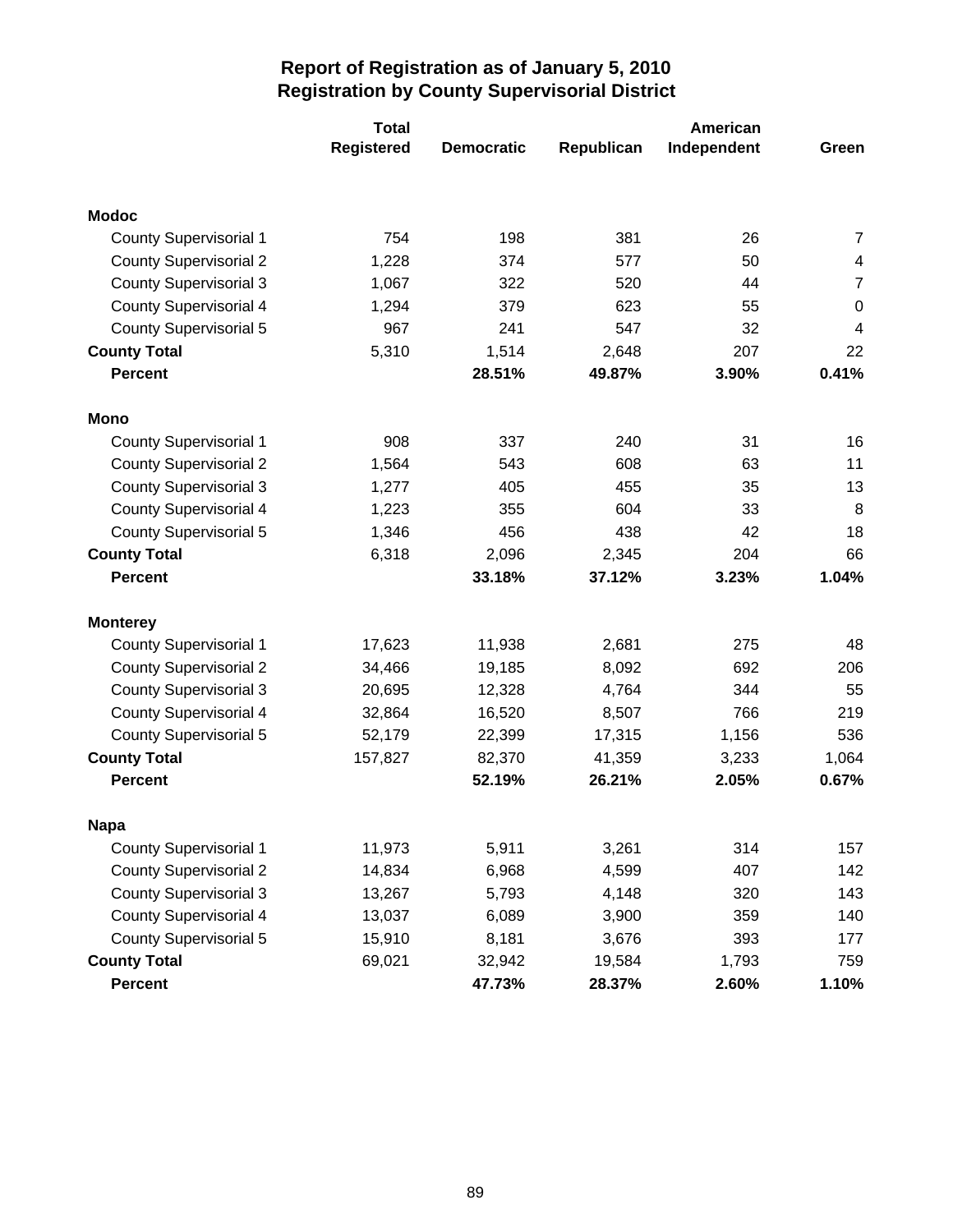|                               |                | Peace and      | <b>Decline to</b> |              |  |
|-------------------------------|----------------|----------------|-------------------|--------------|--|
|                               | Libertarian    | Freedom        | Other             | <b>State</b> |  |
|                               |                |                |                   |              |  |
| <b>Modoc</b>                  |                |                |                   |              |  |
| <b>County Supervisorial 1</b> | 10             | 0              | 0                 | 132          |  |
| <b>County Supervisorial 2</b> | 10             | 0              | 3                 | 210          |  |
| <b>County Supervisorial 3</b> | 5              | $\overline{2}$ | 0                 | 167          |  |
| <b>County Supervisorial 4</b> | 6              | 1              | 1                 | 229          |  |
| County Supervisorial 5        | $\overline{7}$ | 1              | 0                 | 135          |  |
| <b>County Total</b>           | 38             | 4              | 4                 | 873          |  |
| <b>Percent</b>                | 0.72%          | 0.08%          | 0.08%             | 16.44%       |  |
| Mono                          |                |                |                   |              |  |
| <b>County Supervisorial 1</b> | 14             | 4              | 0                 | 266          |  |
| <b>County Supervisorial 2</b> | 10             | 4              | 2                 | 323          |  |
| <b>County Supervisorial 3</b> | 13             | 7              | 2                 | 347          |  |
| <b>County Supervisorial 4</b> | 3              | 1              | 1                 | 218          |  |
| County Supervisorial 5        | 8              | 7              | 1                 | 376          |  |
| <b>County Total</b>           | 48             | 23             | 6                 | 1,530        |  |
| <b>Percent</b>                | 0.76%          | 0.36%          | 0.09%             | 24.22%       |  |
| <b>Monterey</b>               |                |                |                   |              |  |
| <b>County Supervisorial 1</b> | 32             | 47             | 39                | 2,563        |  |
| <b>County Supervisorial 2</b> | 133            | 72             | 67                | 6,019        |  |
| <b>County Supervisorial 3</b> | 59             | 71             | 35                | 3,039        |  |
| <b>County Supervisorial 4</b> | 143            | 79             | 64                | 6,566        |  |
| County Supervisorial 5        | 257            | 73             | 103               | 10,340       |  |
| <b>County Total</b>           | 624            | 342            | 308               | 28,527       |  |
| <b>Percent</b>                | 0.40%          | 0.22%          | 0.20%             | 18.07%       |  |
| <b>Napa</b>                   |                |                |                   |              |  |
| <b>County Supervisorial 1</b> | 63             | 19             | 58                | 2,190        |  |
| <b>County Supervisorial 2</b> | 66             | 25             | 75                | 2,552        |  |
| <b>County Supervisorial 3</b> | 70             | 39             | 71                | 2,683        |  |
| County Supervisorial 4        | 73             | 37             | 60                | 2,379        |  |
| <b>County Supervisorial 5</b> | 86             | 36             | 92                | 3,269        |  |
| <b>County Total</b>           | 358            | 156            | 356               | 13,073       |  |
| Percent                       | 0.52%          | 0.23%          | 0.52%             | 18.94%       |  |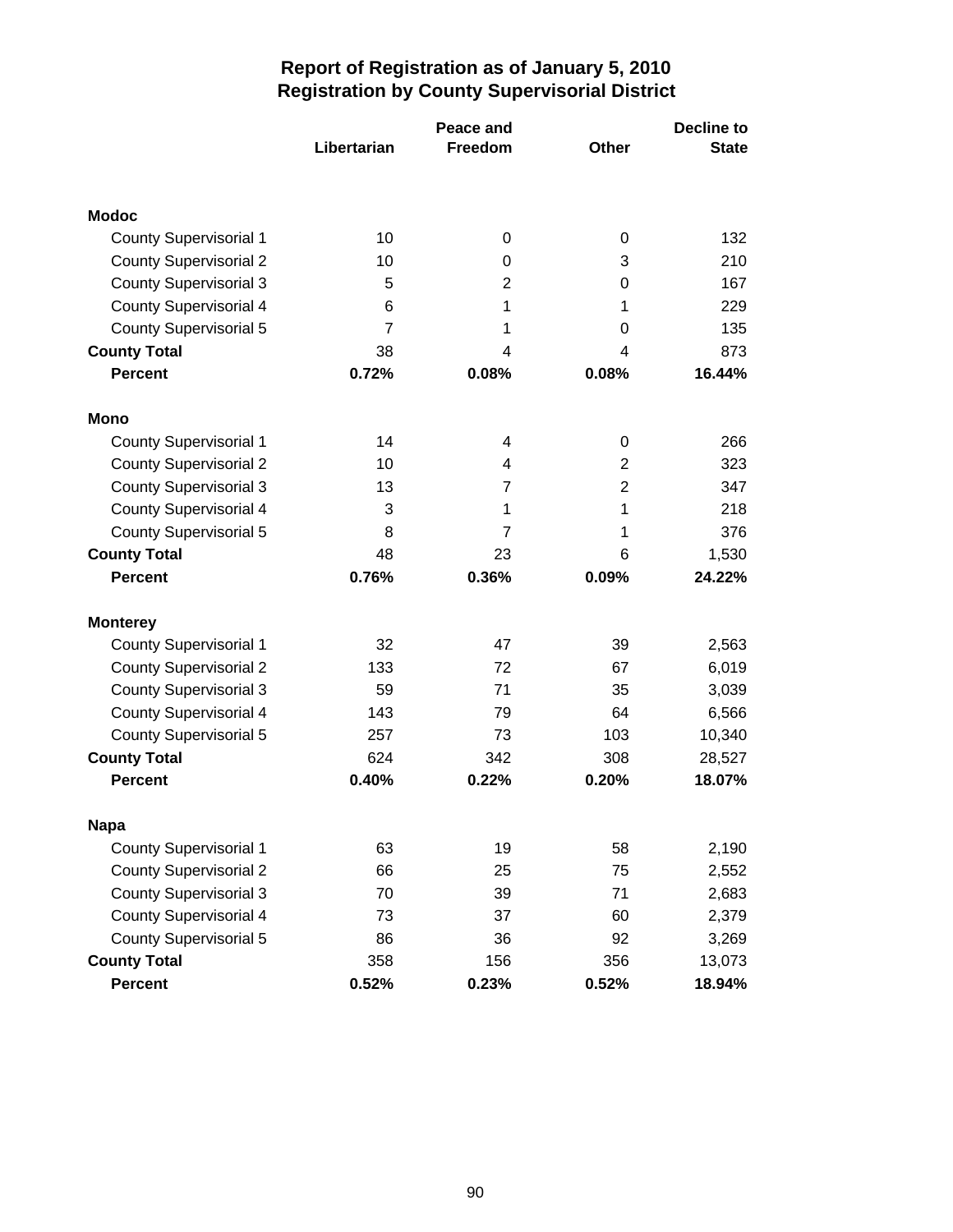|                               | <b>Total</b> |                   |            | American    |                |  |
|-------------------------------|--------------|-------------------|------------|-------------|----------------|--|
|                               | Registered   | <b>Democratic</b> | Republican | Independent | Green          |  |
|                               |              |                   |            |             |                |  |
| <b>Nevada</b>                 |              |                   |            |             |                |  |
| <b>County Supervisorial 1</b> | 13,870       | 5,155             | 5,214      | 358         | 356            |  |
| <b>County Supervisorial 2</b> | 13,152       | 3,683             | 6,770      | 351         | 100            |  |
| <b>County Supervisorial 3</b> | 11,112       | 4,072             | 4,268      | 343         | 171            |  |
| <b>County Supervisorial 4</b> | 13,110       | 4,075             | 5,711      | 395         | 310            |  |
| <b>County Supervisorial 5</b> | 10,417       | 4,056             | 2,929      | 374         | 200            |  |
| <b>County Total</b>           | 61,661       | 21,041            | 24,892     | 1,821       | 1,137          |  |
| <b>Percent</b>                |              | 34.12%            | 40.37%     | 2.95%       | 1.84%          |  |
| Orange                        |              |                   |            |             |                |  |
| <b>County Supervisorial 1</b> | 224,406      | 95,498            | 75,938     | 4,235       | 765            |  |
| <b>County Supervisorial 2</b> | 374,065      | 111,230           | 170,477    | 9,025       | 2,132          |  |
| <b>County Supervisorial 3</b> | 354,909      | 104,108           | 160,529    | 7,700       | 1,523          |  |
| <b>County Supervisorial 4</b> | 267,567      | 101,569           | 102,752    | 5,939       | 1,148          |  |
| <b>County Supervisorial 5</b> | 373,860      | 102,168           | 179,993    | 9,466       | 1,728          |  |
| <b>County Total</b>           | 1,594,807    | 514,573           | 689,689    | 36,365      | 7,296          |  |
| <b>Percent</b>                |              | 32.27%            | 43.25%     | 2.28%       | 0.46%          |  |
| <b>Placer</b>                 |              |                   |            |             |                |  |
| <b>County Supervisorial 1</b> | 38,962       | 12,361            | 18,235     | 831         | 174            |  |
| <b>County Supervisorial 2</b> | 54,885       | 16,130            | 27,412     | 1,085       | 262            |  |
| <b>County Supervisorial 3</b> | 31,843       | 9,353             | 15,307     | 628         | 282            |  |
| <b>County Supervisorial 4</b> | 39,142       | 10,727            | 20,229     | 647         | 183            |  |
| <b>County Supervisorial 5</b> | 30,219       | 9,394             | 12,879     | 692         | 350            |  |
| <b>County Total</b>           | 195,051      | 57,965            | 94,062     | 3,883       | 1,251          |  |
| <b>Percent</b>                |              | 29.72%            | 48.22%     | 1.99%       | 0.64%          |  |
| <b>Plumas</b>                 |              |                   |            |             |                |  |
| <b>County Supervisorial 1</b> | 2,477        | 767               | 1,033      | 117         | 13             |  |
| <b>County Supervisorial 2</b> | 2,425        | 891               | 907        | 111         | 22             |  |
| <b>County Supervisorial 3</b> | 2,334        | 677               | 1,192      | 89          | $\overline{2}$ |  |
| <b>County Supervisorial 4</b> | 2,661        | 982               | 1,012      | 124         | 34             |  |
| <b>County Supervisorial 5</b> | 3,264        | 1,080             | 1,508      | 99          | 18             |  |
| <b>County Total</b>           | 13,161       | 4,397             | 5,652      | 540         | 89             |  |
| Percent                       |              | 33.41%            | 42.95%     | 4.10%       | 0.68%          |  |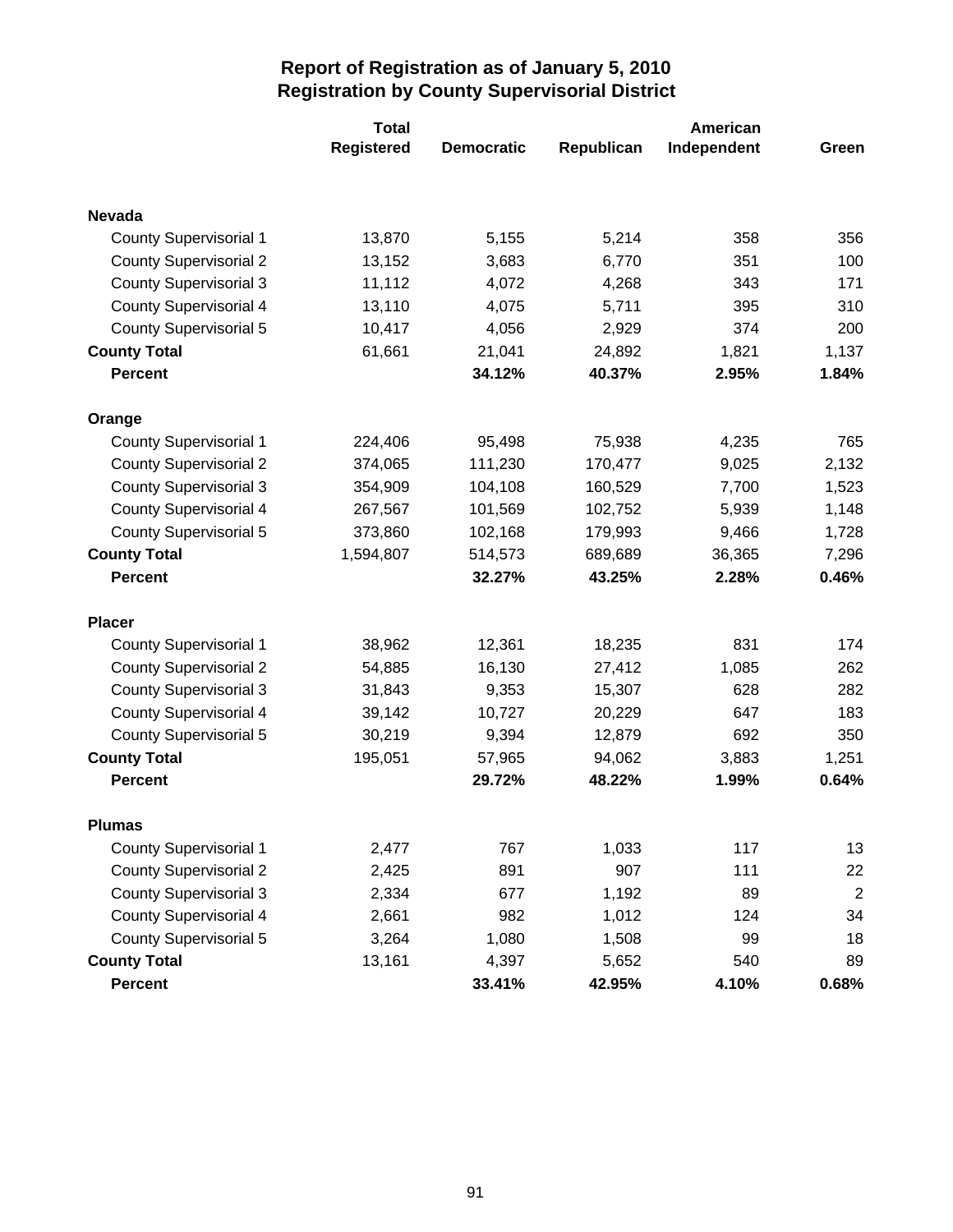|                               |             | Peace and      | <b>Decline to</b> |              |  |
|-------------------------------|-------------|----------------|-------------------|--------------|--|
|                               | Libertarian | <b>Freedom</b> | <b>Other</b>      | <b>State</b> |  |
|                               |             |                |                   |              |  |
| <b>Nevada</b>                 |             |                |                   |              |  |
| <b>County Supervisorial 1</b> | 114         | 23             | 38                | 2,612        |  |
| <b>County Supervisorial 2</b> | 65          | 18             | 45                | 2,120        |  |
| <b>County Supervisorial 3</b> | 68          | 20             | 30                | 2,140        |  |
| <b>County Supervisorial 4</b> | 102         | 39             | 46                | 2,432        |  |
| County Supervisorial 5        | 109         | 19             | 16                | 2,714        |  |
| <b>County Total</b>           | 458         | 119            | 175               | 12,018       |  |
| <b>Percent</b>                | 0.74%       | 0.19%          | 0.28%             | 19.49%       |  |
| Orange                        |             |                |                   |              |  |
| <b>County Supervisorial 1</b> | 1,250       | 992            | 945               | 44,783       |  |
| <b>County Supervisorial 2</b> | 2,953       | 967            | 1,755             | 75,526       |  |
| <b>County Supervisorial 3</b> | 2,305       | 769            | 1,238             | 76,737       |  |
| <b>County Supervisorial 4</b> | 1,627       | 989            | 1,129             | 52,414       |  |
| County Supervisorial 5        | 2,487       | 650            | 1,361             | 76,007       |  |
| <b>County Total</b>           | 10,622      | 4,367          | 6,428             | 325,467      |  |
| <b>Percent</b>                | 0.67%       | 0.27%          | 0.40%             | 20.41%       |  |
| <b>Placer</b>                 |             |                |                   |              |  |
| <b>County Supervisorial 1</b> | 216         | 52             | 41                | 7,052        |  |
| <b>County Supervisorial 2</b> | 335         | 49             | 45                | 9,567        |  |
| <b>County Supervisorial 3</b> | 278         | 59             | 86                | 5,850        |  |
| County Supervisorial 4        | 266         | 30             | 49                | 7,011        |  |
| County Supervisorial 5        | 255         | 71             | 107               | 6,471        |  |
| <b>County Total</b>           | 1,350       | 261            | 328               | 35,951       |  |
| <b>Percent</b>                | 0.69%       | 0.13%          | 0.17%             | 18.43%       |  |
| <b>Plumas</b>                 |             |                |                   |              |  |
| <b>County Supervisorial 1</b> | 15          | 9              | 0                 | 523          |  |
| <b>County Supervisorial 2</b> | 28          | 9              | 0                 | 457          |  |
| <b>County Supervisorial 3</b> | 12          | 6              | 0                 | 356          |  |
| <b>County Supervisorial 4</b> | 13          | 9              | 0                 | 487          |  |
| <b>County Supervisorial 5</b> | 19          | 3              | 0                 | 537          |  |
| <b>County Total</b>           | 87          | 36             | 0                 | 2,360        |  |
| Percent                       | 0.66%       | 0.27%          | $0.00\%$          | 17.93%       |  |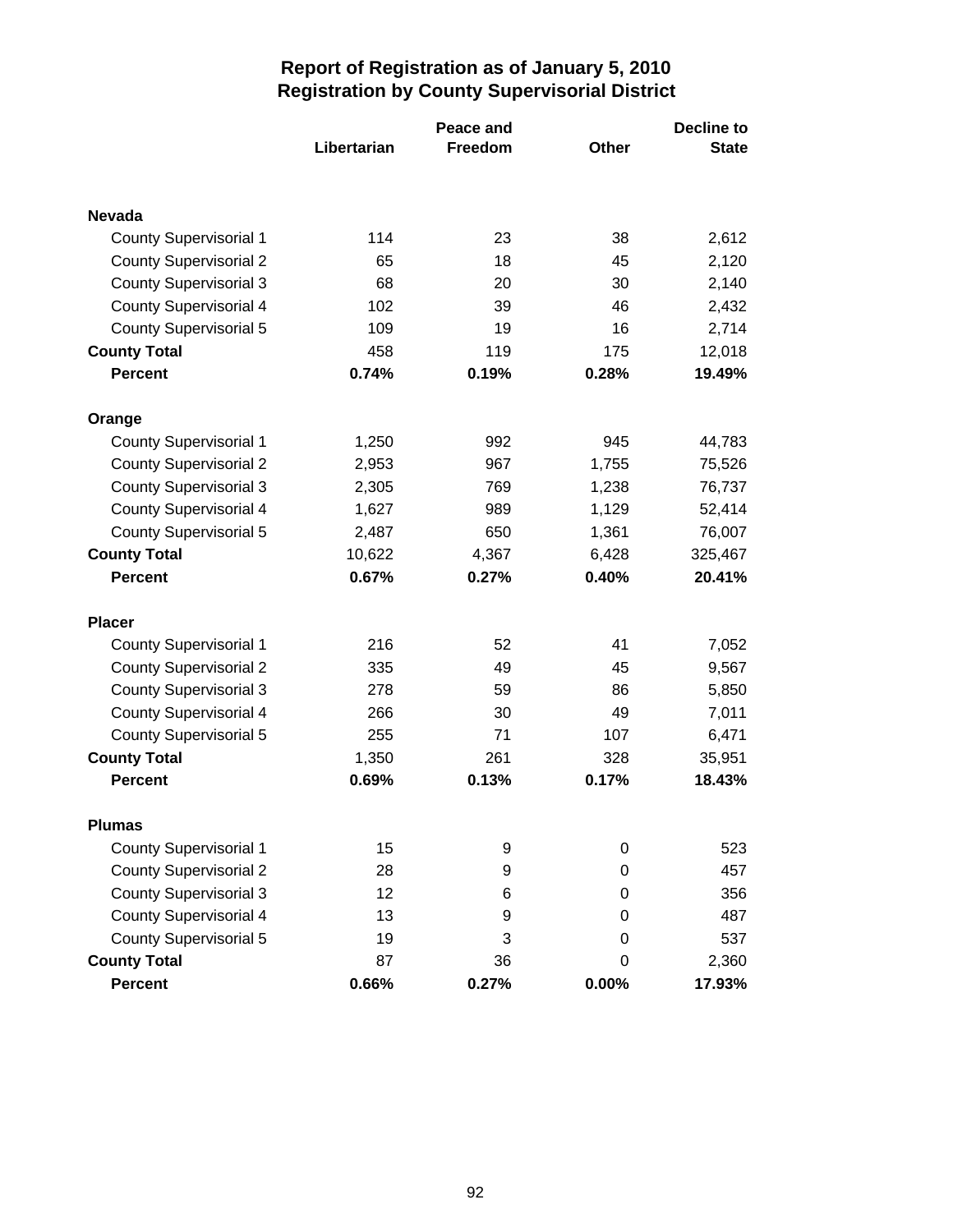|                               | <b>Total</b> |                   |            | American    |       |  |
|-------------------------------|--------------|-------------------|------------|-------------|-------|--|
|                               | Registered   | <b>Democratic</b> | Republican | Independent | Green |  |
|                               |              |                   |            |             |       |  |
| <b>Riverside</b>              |              |                   |            |             |       |  |
| <b>County Supervisorial 1</b> | 157,377      | 57,585            | 63,884     | 4,144       | 594   |  |
| <b>County Supervisorial 2</b> | 142,581      | 53,728            | 56,385     | 3,458       | 490   |  |
| <b>County Supervisorial 3</b> | 210,289      | 62,895            | 99,890     | 6,034       | 610   |  |
| <b>County Supervisorial 4</b> | 144,994      | 57,206            | 61,377     | 2,859       | 317   |  |
| <b>County Supervisorial 5</b> | 147,440      | 65,562            | 49,987     | 3,690       | 405   |  |
| <b>County Total</b>           | 802,681      | 296,976           | 331,523    | 20,185      | 2,416 |  |
| <b>Percent</b>                |              | 37.00%            | 41.30%     | 2.51%       | 0.30% |  |
| <b>Sacramento</b>             |              |                   |            |             |       |  |
| <b>County Supervisorial 1</b> | 124,931      | 64,762            | 26,303     | 3,504       | 1,330 |  |
| <b>County Supervisorial 2</b> | 100,944      | 58,016            | 20,125     | 2,377       | 591   |  |
| <b>County Supervisorial 3</b> | 130,607      | 58,295            | 43,293     | 3,408       | 1,000 |  |
| <b>County Supervisorial 4</b> | 138,148      | 47,728            | 58,735     | 3,838       | 728   |  |
| <b>County Supervisorial 5</b> | 159,987      | 68,201            | 54,098     | 4,285       | 697   |  |
| <b>County Total</b>           | 654,617      | 297,002           | 202,554    | 17,412      | 4,346 |  |
| <b>Percent</b>                |              | 45.37%            | 30.94%     | 2.66%       | 0.66% |  |
| <b>San Benito</b>             |              |                   |            |             |       |  |
| <b>County Supervisorial 1</b> | 4,860        | 1,985             | 1,761      | 102         | 24    |  |
| <b>County Supervisorial 2</b> | 5,446        | 2,520             | 1,669      | 136         | 41    |  |
| <b>County Supervisorial 3</b> | 3,775        | 2,090             | 889        | 89          | 11    |  |
| <b>County Supervisorial 4</b> | 6,034        | 2,266             | 2,518      | 145         | 24    |  |
| <b>County Supervisorial 5</b> | 4,002        | 2,630             | 583        | 62          | 12    |  |
| <b>County Total</b>           | 24,117       | 11,491            | 7,420      | 534         | 112   |  |
| <b>Percent</b>                |              | 47.65%            | 30.77%     | 2.21%       | 0.46% |  |
| San Bernardino                |              |                   |            |             |       |  |
| <b>County Supervisorial 1</b> | 172,409      | 60,986            | 70,182     | 6,838       | 490   |  |
| <b>County Supervisorial 2</b> | 178,186      | 71,221            | 67,065     | 4,676       | 670   |  |
| <b>County Supervisorial 3</b> | 180,393      | 63,141            | 77,364     | 6,047       | 801   |  |
| <b>County Supervisorial 4</b> | 135,488      | 57,321            | 48,615     | 3,142       | 407   |  |
| <b>County Supervisorial 5</b> | 122,955      | 64,698            | 32,518     | 3,255       | 365   |  |
| <b>County Total</b>           | 789,431      | 317,367           | 295,744    | 23,958      | 2,733 |  |
| <b>Percent</b>                |              | 40.20%            | 37.46%     | 3.03%       | 0.35% |  |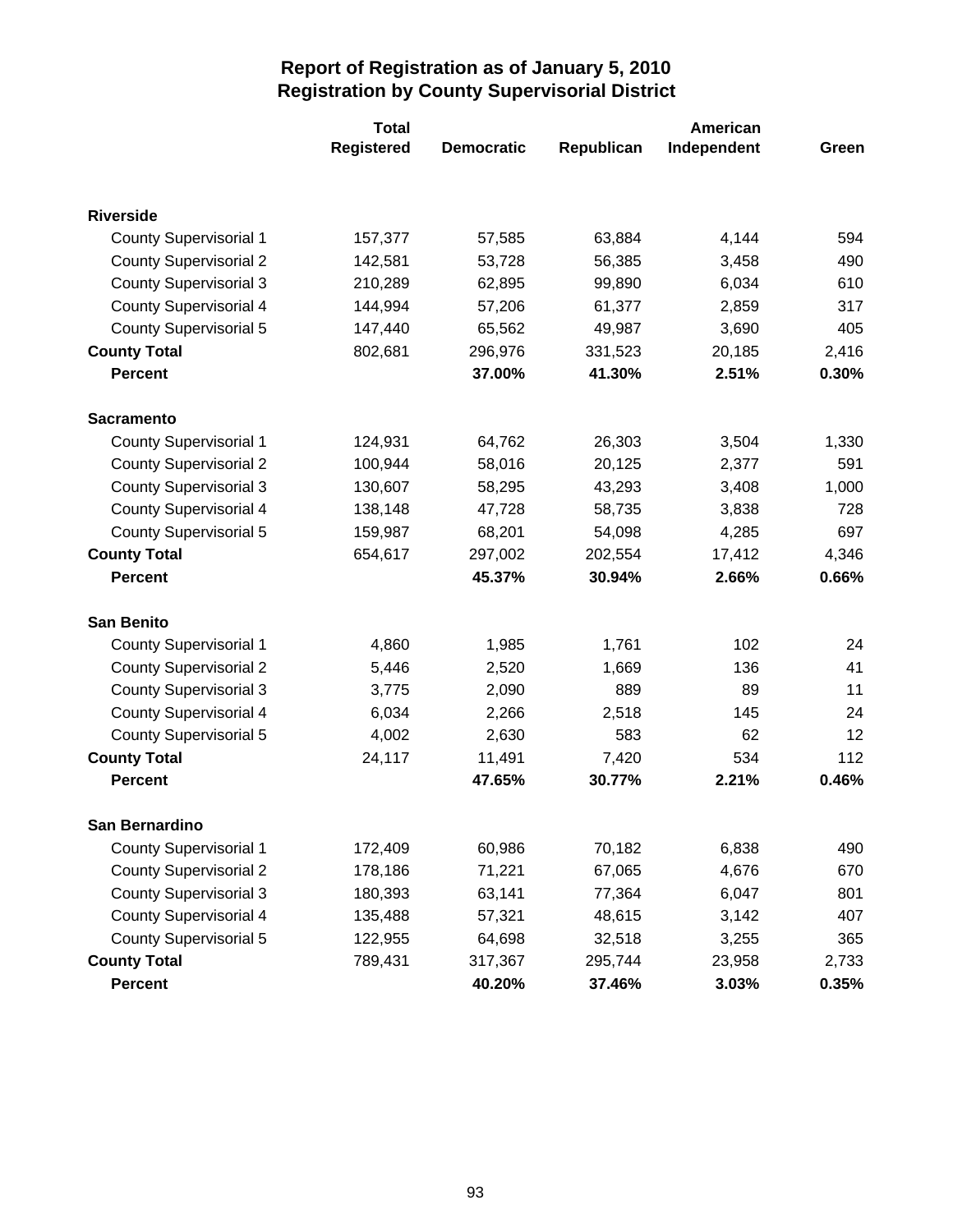|                               |             | Peace and      | <b>Decline to</b> |              |  |
|-------------------------------|-------------|----------------|-------------------|--------------|--|
|                               | Libertarian | <b>Freedom</b> | <b>Other</b>      | <b>State</b> |  |
|                               |             |                |                   |              |  |
| <b>Riverside</b>              |             |                |                   |              |  |
| <b>County Supervisorial 1</b> | 827         | 450            | 1,441             | 28,452       |  |
| <b>County Supervisorial 2</b> | 774         | 439            | 1,221             | 26,086       |  |
| <b>County Supervisorial 3</b> | 902         | 350            | 1,951             | 37,657       |  |
| County Supervisorial 4        | 432         | 201            | 1,134             | 21,468       |  |
| County Supervisorial 5        | 674         | 468            | 1,277             | 25,377       |  |
| <b>County Total</b>           | 3,609       | 1,908          | 7,024             | 139,040      |  |
| <b>Percent</b>                | 0.45%       | 0.24%          | 0.88%             | 17.32%       |  |
| <b>Sacramento</b>             |             |                |                   |              |  |
| <b>County Supervisorial 1</b> | 666         | 793            | 271               | 27,302       |  |
| <b>County Supervisorial 2</b> | 331         | 702            | 182               | 18,620       |  |
| <b>County Supervisorial 3</b> | 658         | 457            | 252               | 23,244       |  |
| <b>County Supervisorial 4</b> | 740         | 321            | 278               | 25,780       |  |
| County Supervisorial 5        | 654         | 587            | 293               | 31,172       |  |
| <b>County Total</b>           | 3,049       | 2,860          | 1,276             | 126,118      |  |
| <b>Percent</b>                | 0.47%       | 0.44%          | 0.19%             | 19.27%       |  |
| <b>San Benito</b>             |             |                |                   |              |  |
| <b>County Supervisorial 1</b> | 21          | 14             | 32                | 921          |  |
| <b>County Supervisorial 2</b> | 28          | 10             | 26                | 1,016        |  |
| <b>County Supervisorial 3</b> | 18          | 6              | 17                | 655          |  |
| <b>County Supervisorial 4</b> | 21          | 9              | 23                | 1,028        |  |
| County Supervisorial 5        | 11          | 16             | 14                | 674          |  |
| <b>County Total</b>           | 99          | 55             | 112               | 4,294        |  |
| <b>Percent</b>                | 0.41%       | 0.23%          | 0.46%             | 17.80%       |  |
| San Bernardino                |             |                |                   |              |  |
| <b>County Supervisorial 1</b> | 993         | 488            | 744               | 31,688       |  |
| <b>County Supervisorial 2</b> | 770         | 524            | 616               | 32,644       |  |
| <b>County Supervisorial 3</b> | 1,002       | 467            | 852               | 30,719       |  |
| County Supervisorial 4        | 539         | 447            | 483               | 24,534       |  |
| County Supervisorial 5        | 423         | 565            | 495               | 20,636       |  |
| <b>County Total</b>           | 3,727       | 2,491          | 3,190             | 140,221      |  |
| Percent                       | 0.47%       | 0.32%          | 0.40%             | 17.76%       |  |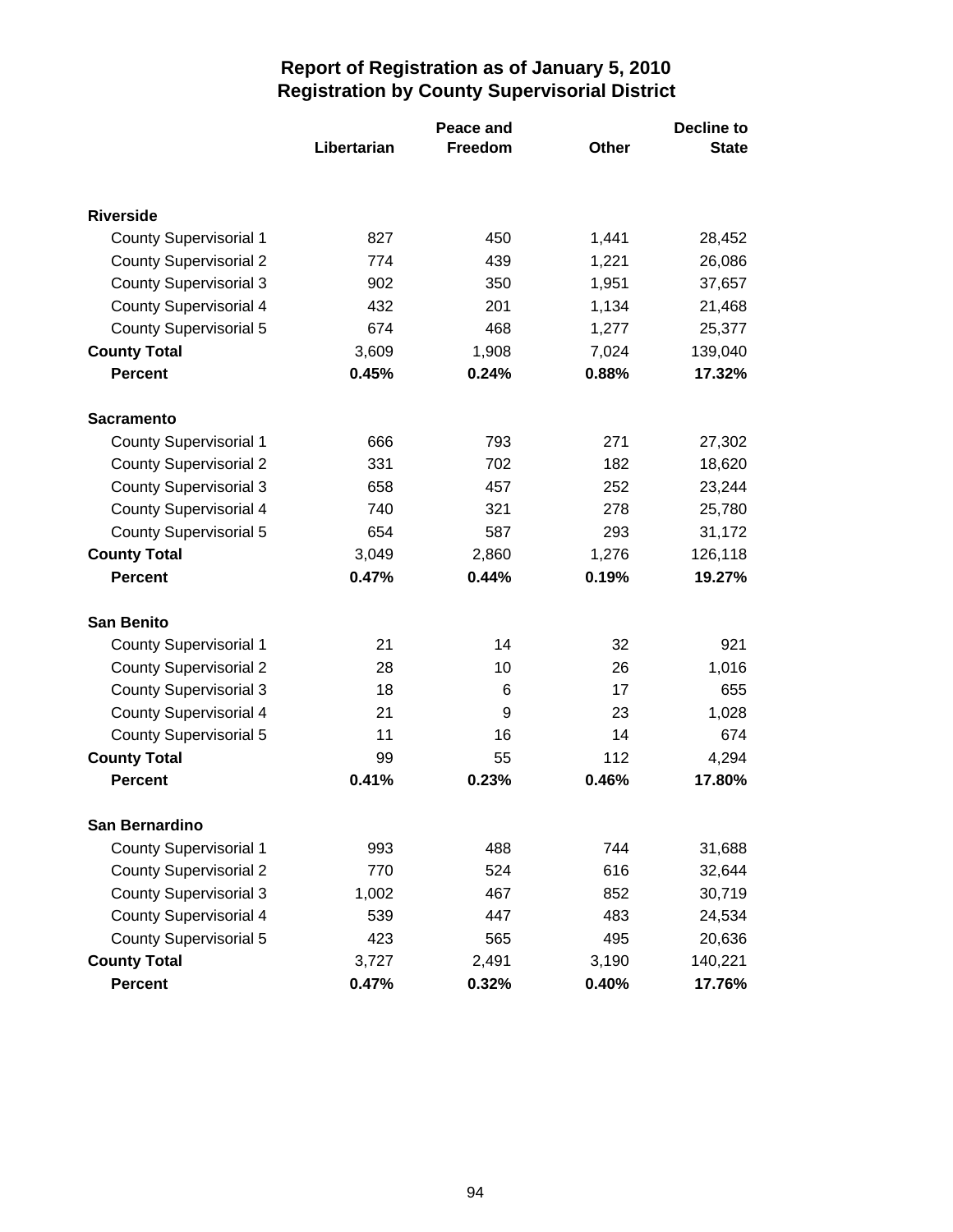|                                | <b>Total</b>      |                   |            | American    |       |
|--------------------------------|-------------------|-------------------|------------|-------------|-------|
|                                | <b>Registered</b> | <b>Democratic</b> | Republican | Independent | Green |
|                                |                   |                   |            |             |       |
| San Diego                      |                   |                   |            |             |       |
| <b>County Supervisorial 1</b>  | 261,562           | 113,517           | 73,941     | 6,048       | 1,258 |
| <b>County Supervisorial 2</b>  | 296,507           | 93,582            | 127,341    | 8,741       | 1,257 |
| <b>County Supervisorial 3</b>  | 327,196           | 107,279           | 122,942    | 8,298       | 1,592 |
| <b>County Supervisorial 4</b>  | 286,429           | 130,879           | 70,299     | 7,374       | 2,084 |
| <b>County Supervisorial 5</b>  | 293,979           | 85,513            | 127,994    | 8,656       | 1,278 |
| <b>County Total</b>            | 1,465,673         | 530,770           | 522,517    | 39,117      | 7,469 |
| <b>Percent</b>                 |                   | 36.21%            | 35.65%     | 2.67%       | 0.51% |
| <b>San Francisco</b>           |                   |                   |            |             |       |
| <b>County Supervisorial 1</b>  | 37,888            | 19,917            | 3,975      | 604         | 682   |
| <b>County Supervisorial 2</b>  | 44,790            | 22,603            | 8,490      | 911         | 410   |
| <b>County Supervisorial 3</b>  | 35,526            | 17,798            | 3,841      | 639         | 512   |
| <b>County Supervisorial 4</b>  | 37,763            | 18,377            | 4,135      | 600         | 600   |
| County Supervisorial 5         | 47,070            | 28,786            | 2,467      | 838         | 1,444 |
| County Supervisorial 6         | 41,222            | 23,093            | 3,146      | 818         | 942   |
| <b>County Supervisorial 7</b>  | 41,090            | 22,640            | 5,936      | 679         | 535   |
| <b>County Supervisorial 8</b>  | 51,521            | 34,377            | 2,803      | 607         | 1,325 |
| <b>County Supervisorial 9</b>  | 34,980            | 21,360            | 1,801      | 454         | 1,221 |
| <b>County Supervisorial 10</b> | 37,093            | 22,983            | 2,070      | 687         | 475   |
| <b>County Supervisorial 11</b> | 34,873            | 19,582            | 2,696      | 548         | 432   |
| <b>County Total</b>            | 443,816           | 251,516           | 41,360     | 7,385       | 8,578 |
| <b>Percent</b>                 |                   | 56.67%            | 9.32%      | 1.66%       | 1.93% |
| San Joaquin                    |                   |                   |            |             |       |
| <b>County Supervisorial 1</b>  | 39,375            | 22,571            | 10,275     | 743         | 96    |
| <b>County Supervisorial 2</b>  | 42,873            | 20,089            | 15,512     | 843         | 163   |
| <b>County Supervisorial 3</b>  | 56,289            | 25,263            | 20,834     | 1,230       | 150   |
| <b>County Supervisorial 4</b>  | 60,550            | 19,631            | 30,508     | 1,485       | 173   |
| <b>County Supervisorial 5</b>  | 63,109            | 25,321            | 24,272     | 1,593       | 152   |
| <b>County Total</b>            | 262,196           | 112,875           | 101,401    | 5,894       | 734   |
| <b>Percent</b>                 |                   | 43.05%            | 38.67%     | 2.25%       | 0.28% |
| San Luis Obispo                |                   |                   |            |             |       |
| <b>County Supervisorial 1</b>  | 30,949            | 8,883             | 15,236     | 755         | 176   |
| <b>County Supervisorial 2</b>  | 31,705            | 13,216            | 10,219     | 658         | 458   |
| <b>County Supervisorial 3</b>  | 29,737            | 11,730            | 10,400     | 632         | 346   |
| <b>County Supervisorial 4</b>  | 32,077            | 11,278            | 13,613     | 759         | 189   |
| <b>County Supervisorial 5</b>  | 28,648            | 9,771             | 11,604     | 628         | 310   |
| <b>County Total</b>            | 153,116           | 54,878            | 61,072     | 3,432       | 1,479 |
| Percent                        |                   | 35.84%            | 39.89%     | 2.24%       | 0.97% |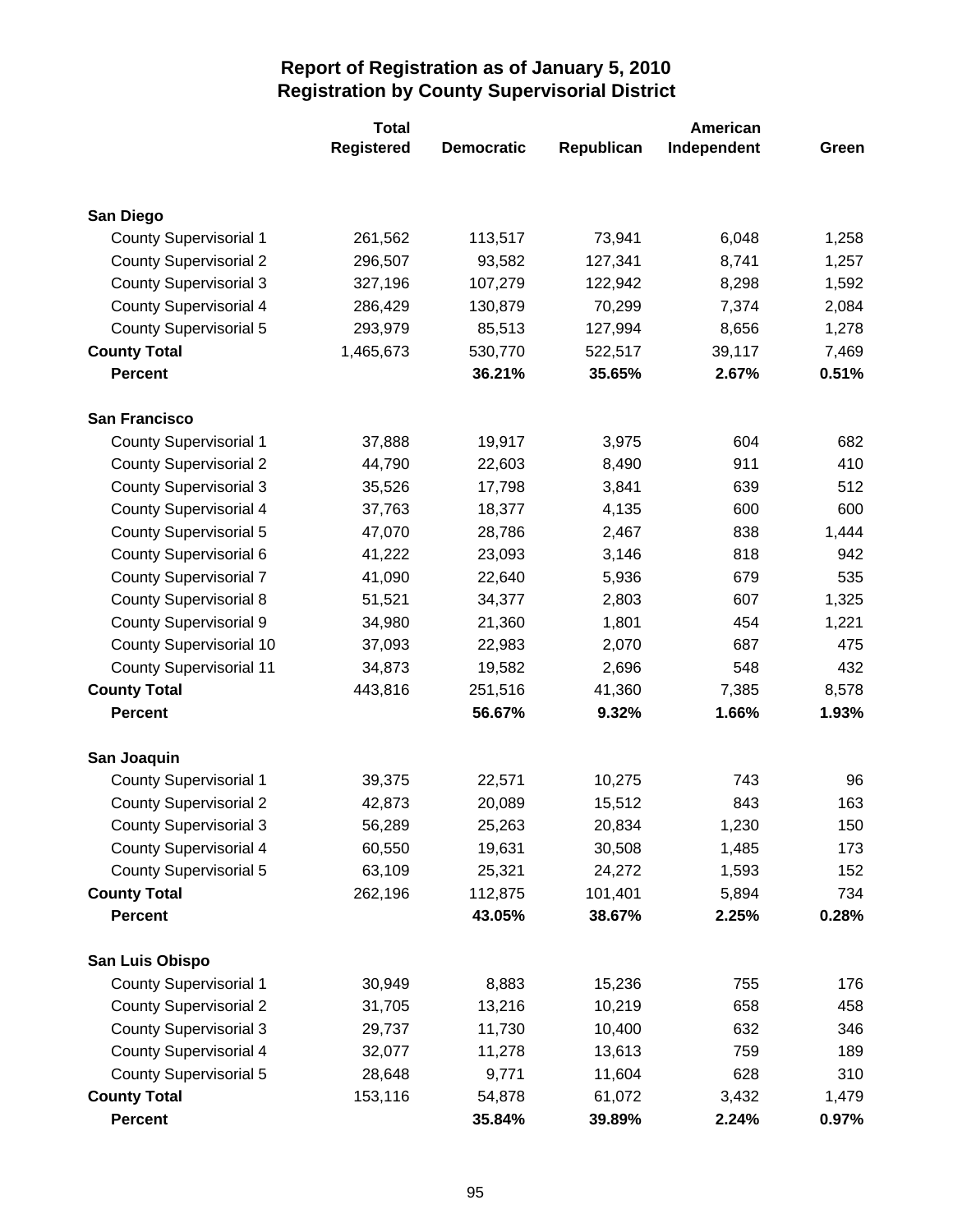|                                                                |                | Peace and  |                | <b>Decline to</b> |  |
|----------------------------------------------------------------|----------------|------------|----------------|-------------------|--|
|                                                                | Libertarian    | Freedom    | Other          | <b>State</b>      |  |
|                                                                |                |            |                |                   |  |
| San Diego                                                      |                |            |                |                   |  |
| <b>County Supervisorial 1</b>                                  | 1,305          | 863<br>579 | 1,338          | 63,292            |  |
| <b>County Supervisorial 2</b><br><b>County Supervisorial 3</b> | 1,923<br>1,966 | 533        | 1,699<br>1,403 | 61,385<br>83,183  |  |
| <b>County Supervisorial 4</b>                                  | 1,933          | 748        | 1,632          | 71,480            |  |
| <b>County Supervisorial 5</b>                                  | 1,799          | 557        | 1,145          | 67,037            |  |
| <b>County Total</b>                                            | 8,926          | 3,280      | 7,217          | 346,377           |  |
| <b>Percent</b>                                                 | 0.61%          | 0.22%      | 0.49%          | 23.63%            |  |
|                                                                |                |            |                |                   |  |
| <b>San Francisco</b>                                           |                |            |                |                   |  |
| <b>County Supervisorial 1</b>                                  | 179            | 107        | 66             | 12,358            |  |
| <b>County Supervisorial 2</b>                                  | 238            | 42         | 71             | 12,025            |  |
| <b>County Supervisorial 3</b>                                  | 227            | 87         | 58             | 12,364            |  |
| <b>County Supervisorial 4</b>                                  | 171            | 126        | 83             | 13,671            |  |
| <b>County Supervisorial 5</b>                                  | 271            | 180        | 105            | 12,979            |  |
| <b>County Supervisorial 6</b>                                  | 276            | 183        | 74             | 12,690            |  |
| <b>County Supervisorial 7</b>                                  | 186            | 85         | 80             | 10,949            |  |
| <b>County Supervisorial 8</b>                                  | 260            | 127        | 89             | 11,933            |  |
| <b>County Supervisorial 9</b>                                  | 158            | 177        | 73             | 9,736             |  |
| <b>County Supervisorial 10</b>                                 | 141            | 171        | 114            | 10,452            |  |
| <b>County Supervisorial 11</b>                                 | 122            | 158        | 82             | 11,253            |  |
| <b>County Total</b>                                            | 2,229          | 1,443      | 895            | 130,410           |  |
| <b>Percent</b>                                                 | 0.50%          | 0.33%      | 0.20%          | 29.38%            |  |
| San Joaquin                                                    |                |            |                |                   |  |
| <b>County Supervisorial 1</b>                                  | 89             | 136        | 203            | 5,262             |  |
| <b>County Supervisorial 2</b>                                  | 164            | 107        | 283            | 5,712             |  |
| <b>County Supervisorial 3</b>                                  | 185            | 136        | 427            | 8,064             |  |
| <b>County Supervisorial 4</b>                                  | 225            | 119        | 411            | 7,998             |  |
| <b>County Supervisorial 5</b>                                  | 248            | 100        | 483            | 10,940            |  |
| <b>County Total</b>                                            | 911            | 598        | 1,807          | 37,976            |  |
| <b>Percent</b>                                                 | 0.35%          | 0.23%      | 0.69%          | 14.48%            |  |
| San Luis Obispo                                                |                |            |                |                   |  |
| <b>County Supervisorial 1</b>                                  | 174            | 63         | 421            | 5,241             |  |
| <b>County Supervisorial 2</b>                                  | 212            | 75         | 557            | 6,310             |  |
| <b>County Supervisorial 3</b>                                  | 212            | 48         | 508            | 5,861             |  |
| <b>County Supervisorial 4</b>                                  | 177            | 58         | 498            | 5,505             |  |
| <b>County Supervisorial 5</b>                                  | 219            | 64         | 450            | 5,602             |  |
| <b>County Total</b>                                            | 994            | 308        | 2,434          | 28,519            |  |
| <b>Percent</b>                                                 | 0.65%          | 0.20%      | 1.59%          | 18.63%            |  |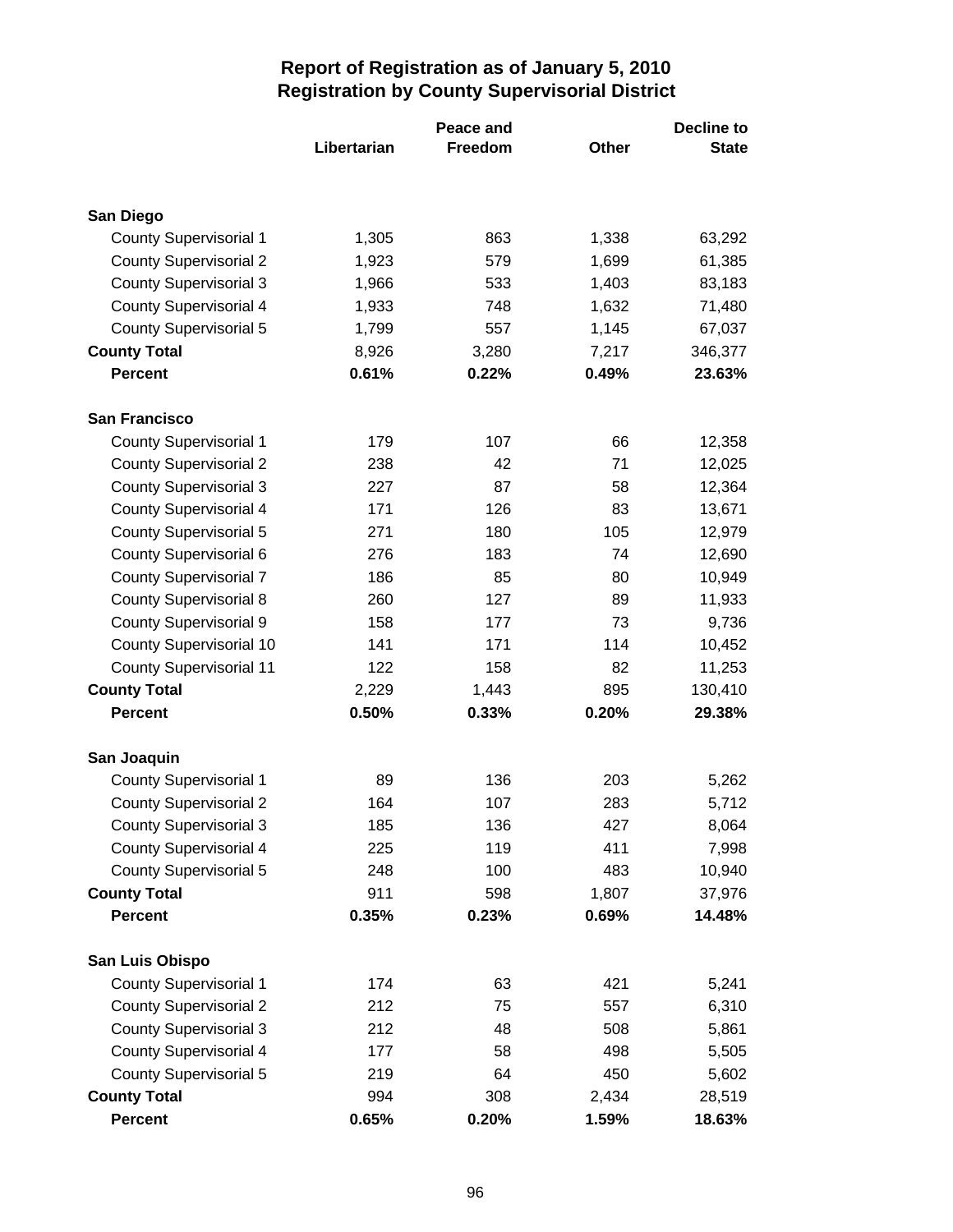|                               | <b>Total</b>      |                   |            | American    |       |  |
|-------------------------------|-------------------|-------------------|------------|-------------|-------|--|
|                               | <b>Registered</b> | <b>Democratic</b> | Republican | Independent | Green |  |
|                               |                   |                   |            |             |       |  |
| <b>San Mateo</b>              |                   |                   |            |             |       |  |
| <b>County Supervisorial 1</b> | 68,767            | 35,599            | 15,225     | 1,370       | 419   |  |
| <b>County Supervisorial 2</b> | 72,210            | 36,705            | 15,599     | 1,408       | 459   |  |
| <b>County Supervisorial 3</b> | 85,432            | 42,255            | 20,590     | 1,795       | 883   |  |
| <b>County Supervisorial 4</b> | 56,415            | 30,869            | 11,576     | 976         | 472   |  |
| <b>County Supervisorial 5</b> | 55,336            | 31,637            | 7,552      | 936         | 315   |  |
| <b>County Total</b>           | 338,160           | 177,065           | 70,542     | 6,485       | 2,548 |  |
| <b>Percent</b>                |                   | 52.36%            | 20.86%     | 1.92%       | 0.75% |  |
| Santa Barbara                 |                   |                   |            |             |       |  |
| <b>County Supervisorial 1</b> | 38,829            | 19,589            | 9,204      | 771         | 527   |  |
| <b>County Supervisorial 2</b> | 48,987            | 23,028            | 14,084     | 890         | 594   |  |
| <b>County Supervisorial 3</b> | 46,989            | 20,024            | 14,121     | 1,006       | 371   |  |
| <b>County Supervisorial 4</b> | 37,752            | 12,686            | 16,940     | 1,011       | 124   |  |
| <b>County Supervisorial 5</b> | 27,698            | 11,249            | 10,064     | 670         | 67    |  |
| <b>County Total</b>           | 200,255           | 86,576            | 64,413     | 4,348       | 1,683 |  |
| <b>Percent</b>                |                   | 43.23%            | 32.17%     | 2.17%       | 0.84% |  |
| <b>Santa Clara</b>            |                   |                   |            |             |       |  |
| <b>County Supervisorial 1</b> | 171,459           | 75,823            | 50,788     | 3,795       | 860   |  |
| <b>County Supervisorial 2</b> | 109,307           | 58,957            | 18,507     | 2,304       | 709   |  |
| <b>County Supervisorial 3</b> | 139,189           | 63,776            | 28,924     | 2,598       | 584   |  |
| <b>County Supervisorial 4</b> | 158,247           | 75,442            | 38,481     | 3,460       | 1,011 |  |
| <b>County Supervisorial 5</b> | 182,959           | 80,947            | 43,745     | 2,395       | 1,171 |  |
| <b>County Total</b>           | 761,161           | 354,945           | 180,445    | 14,552      | 4,335 |  |
| <b>Percent</b>                |                   | 46.63%            | 23.71%     | 1.91%       | 0.57% |  |
| <b>Santa Cruz</b>             |                   |                   |            |             |       |  |
| <b>County Supervisorial 1</b> | 31,120            | 16,515            | 6,133      | 664         | 658   |  |
| <b>County Supervisorial 2</b> | 31,030            | 16,237            | 7,161      | 591         | 474   |  |
| <b>County Supervisorial 3</b> | 34,179            | 20,861            | 3,322      | 560         | 1,120 |  |
| <b>County Supervisorial 4</b> | 17,403            | 10,936            | 2,705      | 278         | 138   |  |
| <b>County Supervisorial 5</b> | 32,995            | 16,196            | 7,221      | 814         | 802   |  |
| <b>County Total</b>           | 146,727           | 80,745            | 26,542     | 2,907       | 3,192 |  |
| <b>Percent</b>                |                   | 55.03%            | 18.09%     | 1.98%       | 2.18% |  |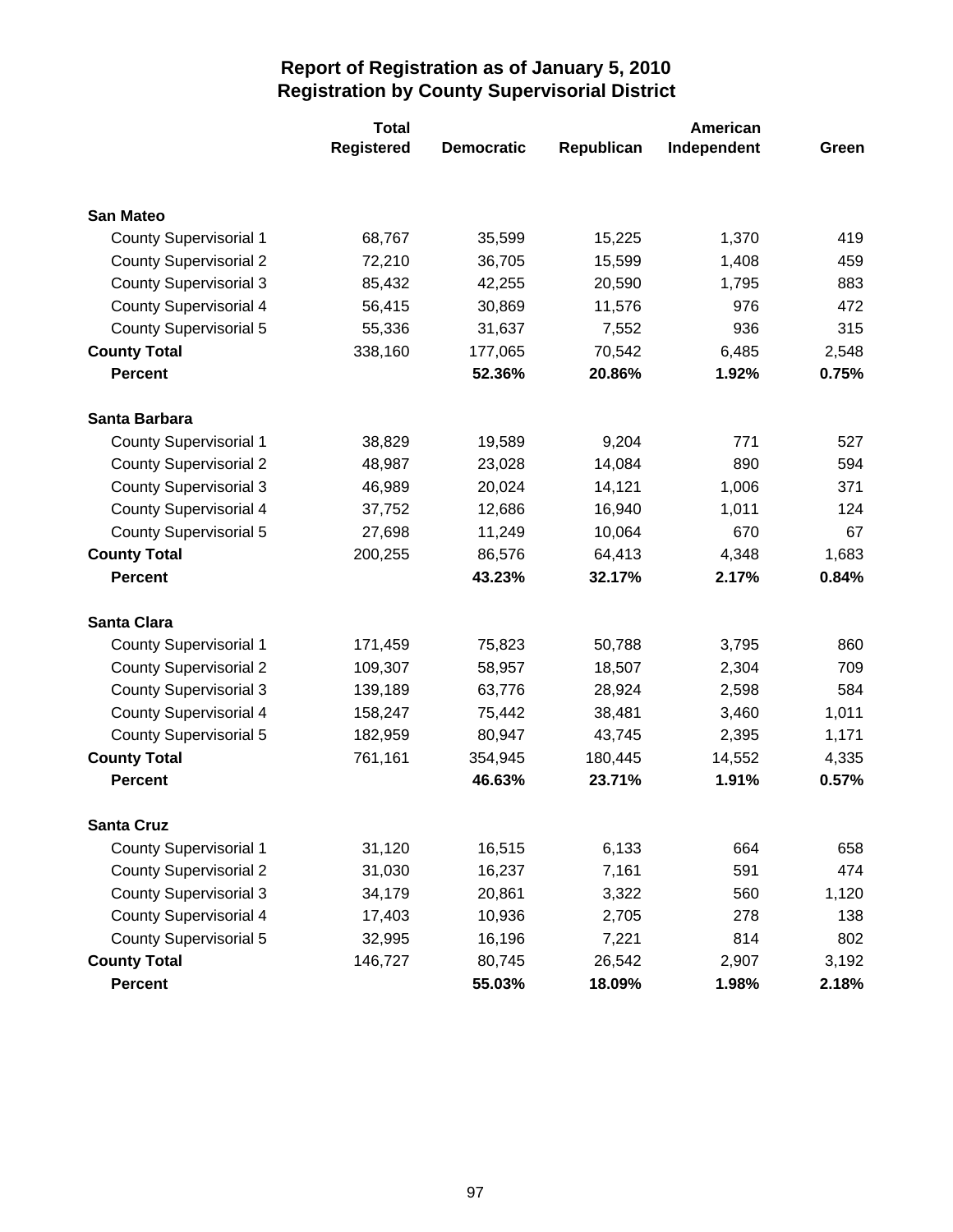|                               |             | Peace and | Decline to   |              |  |
|-------------------------------|-------------|-----------|--------------|--------------|--|
|                               | Libertarian | Freedom   | <b>Other</b> | <b>State</b> |  |
|                               |             |           |              |              |  |
| <b>San Mateo</b>              |             |           |              |              |  |
| <b>County Supervisorial 1</b> | 243         | 106       | 169          | 15,636       |  |
| <b>County Supervisorial 2</b> | 304         | 103       | 215          | 17,417       |  |
| <b>County Supervisorial 3</b> | 457         | 129       | 294          | 19,029       |  |
| <b>County Supervisorial 4</b> | 276         | 141       | 176          | 11,929       |  |
| <b>County Supervisorial 5</b> | 139         | 136       | 155          | 14,466       |  |
| <b>County Total</b>           | 1,419       | 615       | 1,009        | 78,477       |  |
| <b>Percent</b>                | 0.42%       | 0.18%     | 0.30%        | 23.21%       |  |
| Santa Barbara                 |             |           |              |              |  |
| <b>County Supervisorial 1</b> | 222         | 88        | 520          | 7,908        |  |
| <b>County Supervisorial 2</b> | 275         | 86        | 546          | 9,484        |  |
| <b>County Supervisorial 3</b> | 325         | 74        | 485          | 10,583       |  |
| <b>County Supervisorial 4</b> | 166         | 85        | 372          | 6,368        |  |
| County Supervisorial 5        | 135         | 80        | 307          | 5,126        |  |
| <b>County Total</b>           | 1,123       | 413       | 2,230        | 39,469       |  |
| <b>Percent</b>                | 0.56%       | 0.21%     | 1.11%        | 19.71%       |  |
| <b>Santa Clara</b>            |             |           |              |              |  |
| <b>County Supervisorial 1</b> | 805         | 335       | 334          | 38,719       |  |
| <b>County Supervisorial 2</b> | 609         | 470       | 241          | 27,510       |  |
| <b>County Supervisorial 3</b> | 588         | 386       | 318          | 42,015       |  |
| County Supervisorial 4        | 990         | 347       | 413          | 38,103       |  |
| <b>County Supervisorial 5</b> | 920         | 198       | 400          | 53,183       |  |
| <b>County Total</b>           | 3,912       | 1,736     | 1,706        | 199,530      |  |
| <b>Percent</b>                | 0.51%       | 0.23%     | 0.22%        | 26.21%       |  |
| <b>Santa Cruz</b>             |             |           |              |              |  |
| <b>County Supervisorial 1</b> | 240         | 96        | 1,412        | 5,402        |  |
| <b>County Supervisorial 2</b> | 209         | 85        | 1,298        | 4,975        |  |
| <b>County Supervisorial 3</b> | 240         | 117       | 1,420        | 6,539        |  |
| County Supervisorial 4        | 54          | 76        | 887          | 2,329        |  |
| County Supervisorial 5        | 394         | 86        | 1,445        | 6,037        |  |
| <b>County Total</b>           | 1,137       | 460       | 6,462        | 25,282       |  |
| Percent                       | 0.77%       | 0.31%     | 4.40%        | 17.23%       |  |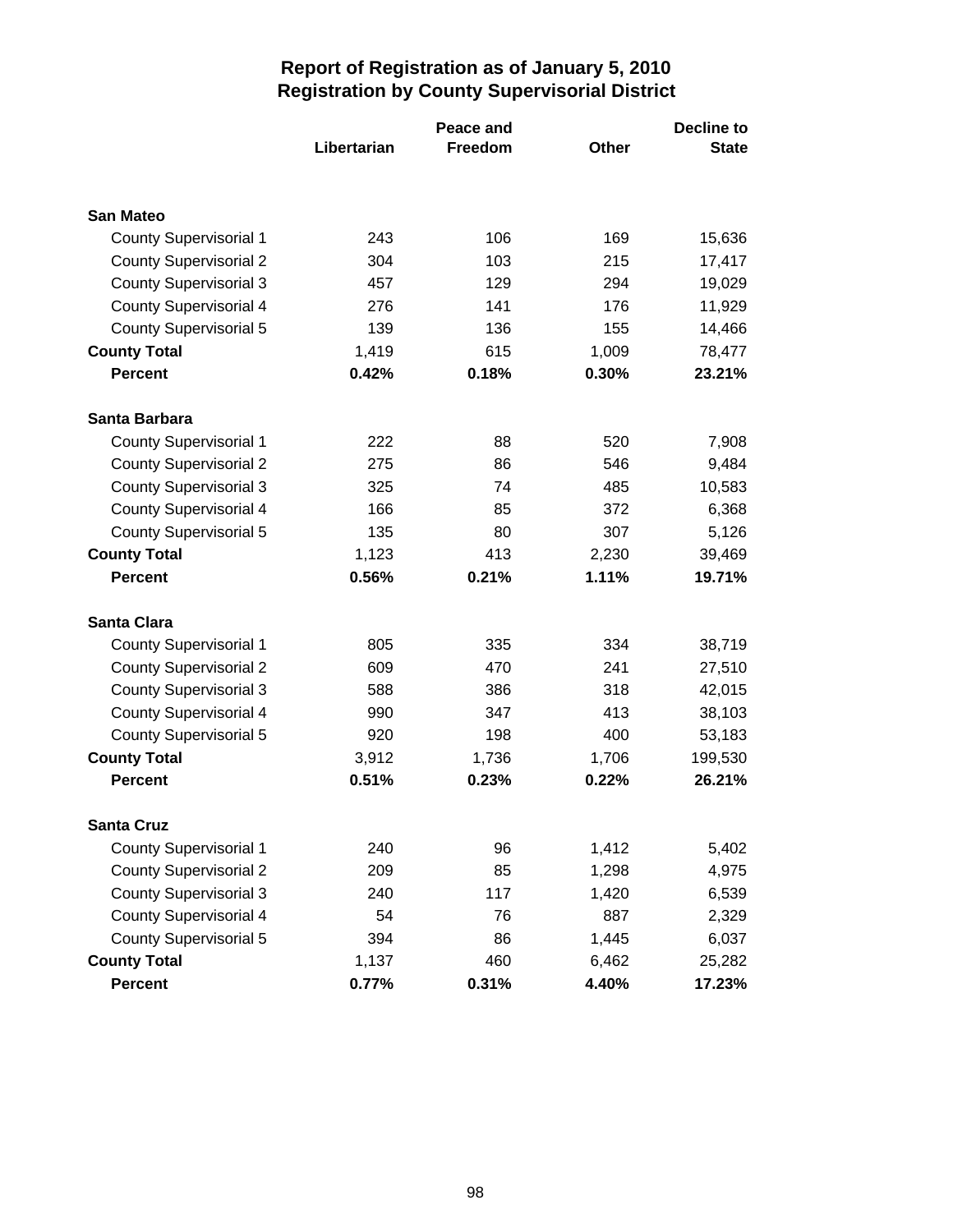|                               | <b>Total</b>      |                   |            | <b>American</b> |                           |  |
|-------------------------------|-------------------|-------------------|------------|-----------------|---------------------------|--|
|                               | <b>Registered</b> | <b>Democratic</b> | Republican | Independent     | Green                     |  |
|                               |                   |                   |            |                 |                           |  |
| <b>Shasta</b>                 |                   |                   |            |                 |                           |  |
| <b>County Supervisorial 1</b> | 18,779            | 5,693             | 8,510      | 515             | 119                       |  |
| <b>County Supervisorial 2</b> | 18,705            | 5,661             | 8,622      | 571             | 116                       |  |
| <b>County Supervisorial 3</b> | 18,145            | 5,160             | 8,906      | 516             | 79                        |  |
| <b>County Supervisorial 4</b> | 19,140            | 5,552             | 9,025      | 578             | 110                       |  |
| <b>County Supervisorial 5</b> | 19,625            | 5,706             | 9,676      | 607             | 56                        |  |
| <b>County Total</b>           | 94,394            | 27,772            | 44,739     | 2,787           | 480                       |  |
| <b>Percent</b>                |                   | 29.42%            | 47.40%     | 2.95%           | 0.51%                     |  |
| <b>Sierra</b>                 |                   |                   |            |                 |                           |  |
| <b>County Supervisorial 1</b> | 514               | 150               | 215        | 27              | 12                        |  |
| <b>County Supervisorial 2</b> | 427               | 151               | 182        | 13              | $\mathbf{1}$              |  |
| <b>County Supervisorial 3</b> | 445               | 134               | 206        | 17              | $\mathbf{3}$              |  |
| <b>County Supervisorial 4</b> | 370               | 115               | 172        | 17              | $\ensuremath{\mathsf{3}}$ |  |
| <b>County Supervisorial 5</b> | 429               | 112               | 171        | 23              | 8                         |  |
| <b>County Total</b>           | 2,185             | 662               | 946        | 97              | 27                        |  |
| <b>Percent</b>                |                   | 30.30%            | 43.30%     | 4.44%           | 1.24%                     |  |
| <b>Siskiyou</b>               |                   |                   |            |                 |                           |  |
| <b>County Supervisorial 1</b> | 4,381             | 1,389             | 2,012      | 186             | 19                        |  |
| <b>County Supervisorial 2</b> | 5,464             | 2,348             | 1,671      | 196             | 67                        |  |
| <b>County Supervisorial 3</b> | 5,313             | 2,064             | 2,006      | 176             | 30                        |  |
| <b>County Supervisorial 4</b> | 5,393             | 1,731             | 2,481      | 198             | 14                        |  |
| <b>County Supervisorial 5</b> | 5,154             | 1,465             | 2,395      | 208             | 34                        |  |
| <b>County Total</b>           | 25,705            | 8,997             | 10,565     | 964             | 164                       |  |
| <b>Percent</b>                |                   | 35.00%            | 41.10%     | 3.75%           | 0.64%                     |  |
| Solano                        |                   |                   |            |                 |                           |  |
| <b>County Supervisorial 1</b> | 36,105            | 22,543            | 5,376      | 670             | 174                       |  |
| <b>County Supervisorial 2</b> | 43,334            | 23,248            | 9,721      | 997             | 217                       |  |
| <b>County Supervisorial 3</b> | 35,366            | 18,413            | 8,541      | 808             | 117                       |  |
| <b>County Supervisorial 4</b> | 34,937            | 15,138            | 11,586     | 901             | 125                       |  |
| <b>County Supervisorial 5</b> | 42,898            | 18,352            | 14,333     | 1,073           | 131                       |  |
| <b>County Total</b>           | 192,640           | 97,694            | 49,557     | 4,449           | 764                       |  |
| Percent                       |                   | 50.71%            | 25.73%     | 2.31%           | 0.40%                     |  |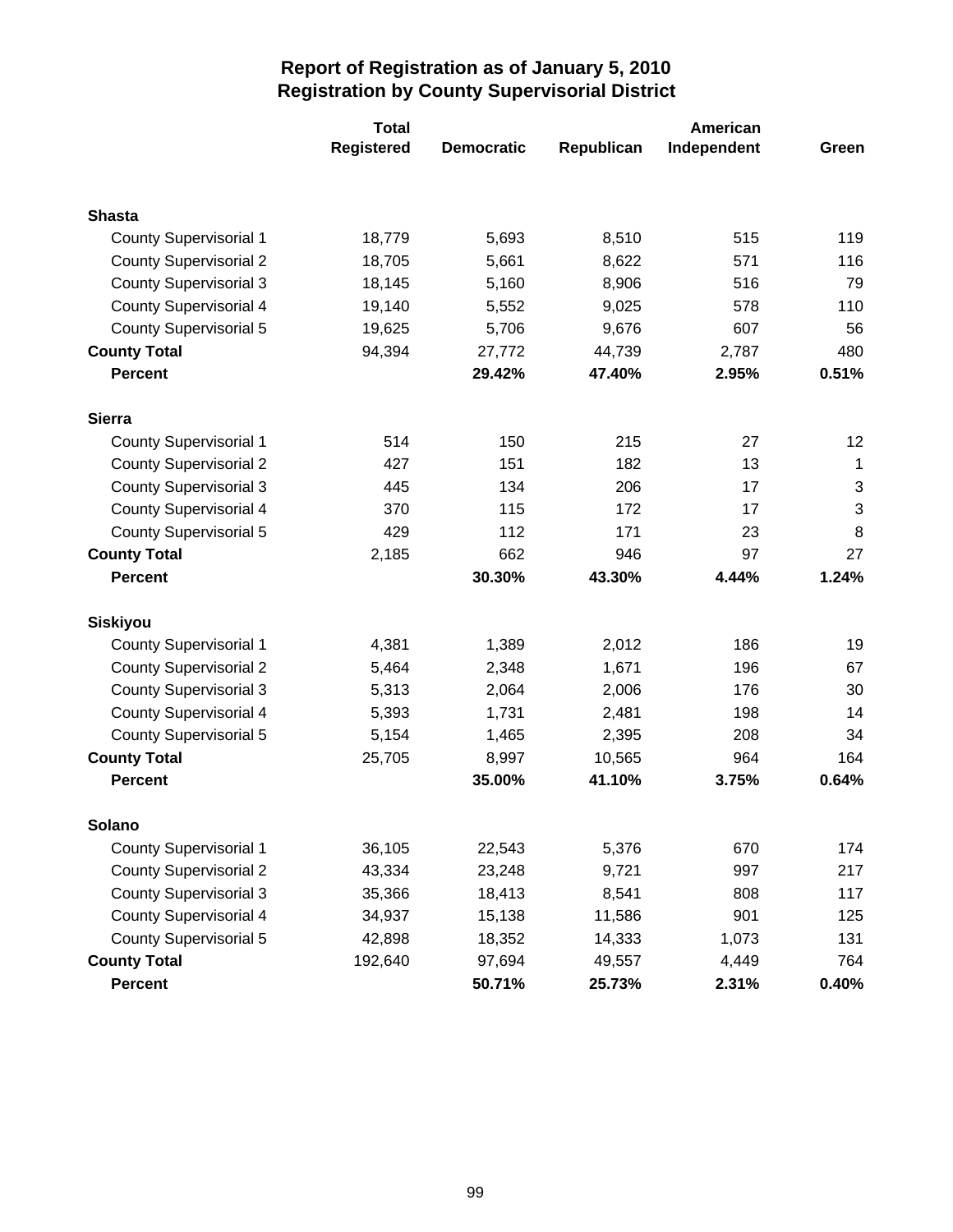|                               |                | Peace and      | <b>Decline to</b> |              |  |
|-------------------------------|----------------|----------------|-------------------|--------------|--|
|                               | Libertarian    | <b>Freedom</b> | <b>Other</b>      | <b>State</b> |  |
|                               |                |                |                   |              |  |
| <b>Shasta</b>                 |                |                |                   |              |  |
| <b>County Supervisorial 1</b> | 116            | 46             | 56                | 3,724        |  |
| <b>County Supervisorial 2</b> | 118            | 40             | 62                | 3,515        |  |
| <b>County Supervisorial 3</b> | 104            | 45             | 49                | 3,286        |  |
| County Supervisorial 4        | 131            | 53             | 49                | 3,642        |  |
| County Supervisorial 5        | 110            | 44             | 58                | 3,368        |  |
| <b>County Total</b>           | 579            | 228            | 274               | 17,535       |  |
| <b>Percent</b>                | 0.61%          | 0.24%          | 0.29%             | 18.58%       |  |
| <b>Sierra</b>                 |                |                |                   |              |  |
| <b>County Supervisorial 1</b> | 9              | 0              | 12                | 89           |  |
| <b>County Supervisorial 2</b> | $\overline{2}$ | 1              | 6                 | 71           |  |
| <b>County Supervisorial 3</b> | 5              | 1              | 8                 | 71           |  |
| <b>County Supervisorial 4</b> | $\overline{2}$ | 0              | $\overline{2}$    | 59           |  |
| County Supervisorial 5        | 4              | 1              | 7                 | 103          |  |
| <b>County Total</b>           | 22             | 3              | 35                | 393          |  |
| <b>Percent</b>                | 1.01%          | 0.14%          | 1.60%             | 17.99%       |  |
| <b>Siskiyou</b>               |                |                |                   |              |  |
| <b>County Supervisorial 1</b> | 31             | 8              | 5                 | 731          |  |
| <b>County Supervisorial 2</b> | 42             | 19             | 22                | 1,099        |  |
| <b>County Supervisorial 3</b> | 43             | 11             | 14                | 969          |  |
| <b>County Supervisorial 4</b> | 35             | 12             | 3                 | 919          |  |
| County Supervisorial 5        | 74             | 15             | 7                 | 956          |  |
| <b>County Total</b>           | 225            | 65             | 51                | 4,674        |  |
| <b>Percent</b>                | 0.88%          | 0.25%          | 0.20%             | 18.18%       |  |
| Solano                        |                |                |                   |              |  |
| <b>County Supervisorial 1</b> | 104            | 85             | 144               | 7,009        |  |
| <b>County Supervisorial 2</b> | 192            | 102            | 212               | 8,645        |  |
| <b>County Supervisorial 3</b> | 128            | 78             | 162               | 7,119        |  |
| County Supervisorial 4        | 142            | 53             | 134               | 6,858        |  |
| County Supervisorial 5        | 176            | 67             | 174               | 8,592        |  |
| <b>County Total</b>           | 742            | 385            | 826               | 38,223       |  |
| Percent                       | 0.39%          | 0.20%          | 0.43%             | 19.84%       |  |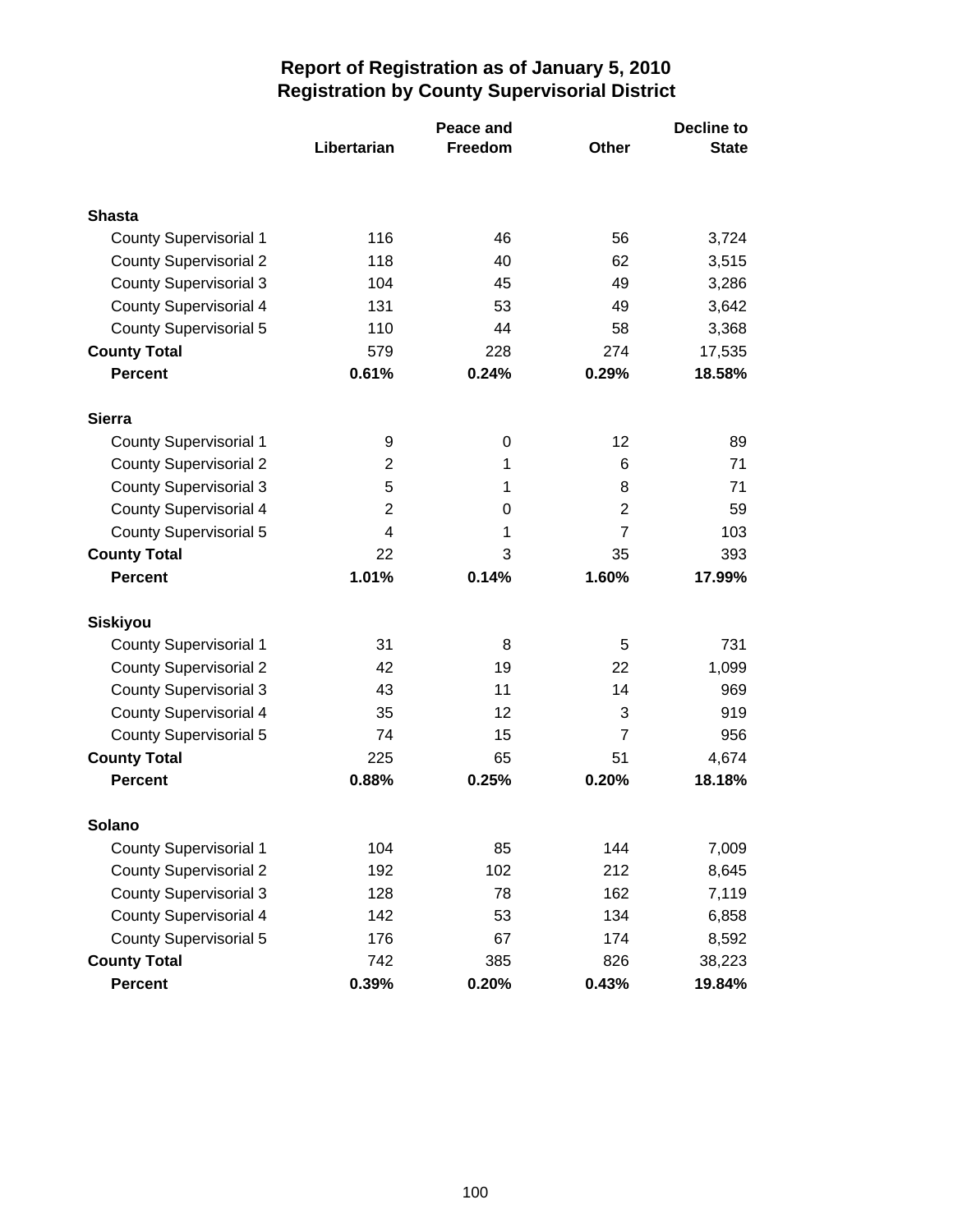|                               | <b>Total</b>      |                   |            | <b>American</b> |       |
|-------------------------------|-------------------|-------------------|------------|-----------------|-------|
|                               | <b>Registered</b> | <b>Democratic</b> | Republican | Independent     | Green |
|                               |                   |                   |            |                 |       |
| Sonoma                        |                   |                   |            |                 |       |
| <b>County Supervisorial 1</b> | 55,482            | 28,453            | 14,540     | 1,077           | 738   |
| <b>County Supervisorial 2</b> | 50,893            | 26,506            | 11,590     | 1,063           | 947   |
| <b>County Supervisorial 3</b> | 45,248            | 24,094            | 9,509      | 937             | 842   |
| <b>County Supervisorial 4</b> | 48,391            | 24,014            | 13,046     | 967             | 592   |
| <b>County Supervisorial 5</b> | 47,046            | 26,707            | 8,082      | 771             | 1,518 |
| <b>County Total</b>           | 247,060           | 129,774           | 56,767     | 4,815           | 4,637 |
| <b>Percent</b>                |                   | 52.53%            | 22.98%     | 1.95%           | 1.88% |
| <b>Stanislaus</b>             |                   |                   |            |                 |       |
| <b>County Supervisorial 1</b> | 51,032            | 19,783            | 20,872     | 1,226           | 152   |
| <b>County Supervisorial 2</b> | 46,318            | 17,863            | 19,240     | 948             | 171   |
| <b>County Supervisorial 3</b> | 37,978            | 17,749            | 12,911     | 860             | 120   |
| <b>County Supervisorial 4</b> | 47,452            | 20,298            | 18,089     | 1,043           | 165   |
| <b>County Supervisorial 5</b> | 35,453            | 17,691            | 10,727     | 768             | 103   |
| <b>County Total</b>           | 218,233           | 93,384            | 81,839     | 4,845           | 711   |
| <b>Percent</b>                |                   | 42.79%            | 37.50%     | 2.22%           | 0.33% |
| <b>Sutter</b>                 |                   |                   |            |                 |       |
| <b>County Supervisorial 1</b> | 7,431             | 2,707             | 3,354      | 178             | 23    |
| <b>County Supervisorial 2</b> | 6,300             | 2,234             | 2,714      | 221             | 30    |
| <b>County Supervisorial 3</b> | 8,991             | 2,654             | 4,790      | 221             | 22    |
| <b>County Supervisorial 4</b> | 8,283             | 3,098             | 3,535      | 194             | 18    |
| <b>County Supervisorial 5</b> | 7,883             | 2,507             | 3,860      | 218             | 21    |
| <b>County Total</b>           | 38,888            | 13,200            | 18,253     | 1,032           | 114   |
| <b>Percent</b>                |                   | 33.94%            | 46.94%     | 2.65%           | 0.29% |
| <b>Tehama</b>                 |                   |                   |            |                 |       |
| <b>County Supervisorial 1</b> | 6,977             | 2,119             | 3,325      | 297             | 24    |
| <b>County Supervisorial 2</b> | 5,838             | 2,005             | 2,457      | 305             | 23    |
| <b>County Supervisorial 3</b> | 6,394             | 1,974             | 2,982      | 275             | 21    |
| <b>County Supervisorial 4</b> | 5,243             | 1,796             | 2,213      | 241             | 25    |
| <b>County Supervisorial 5</b> | 5,600             | 1,916             | 2,371      | 235             | 26    |
| <b>County Total</b>           | 30,052            | 9,810             | 13,348     | 1,353           | 119   |
| <b>Percent</b>                |                   | 32.64%            | 44.42%     | 4.50%           | 0.40% |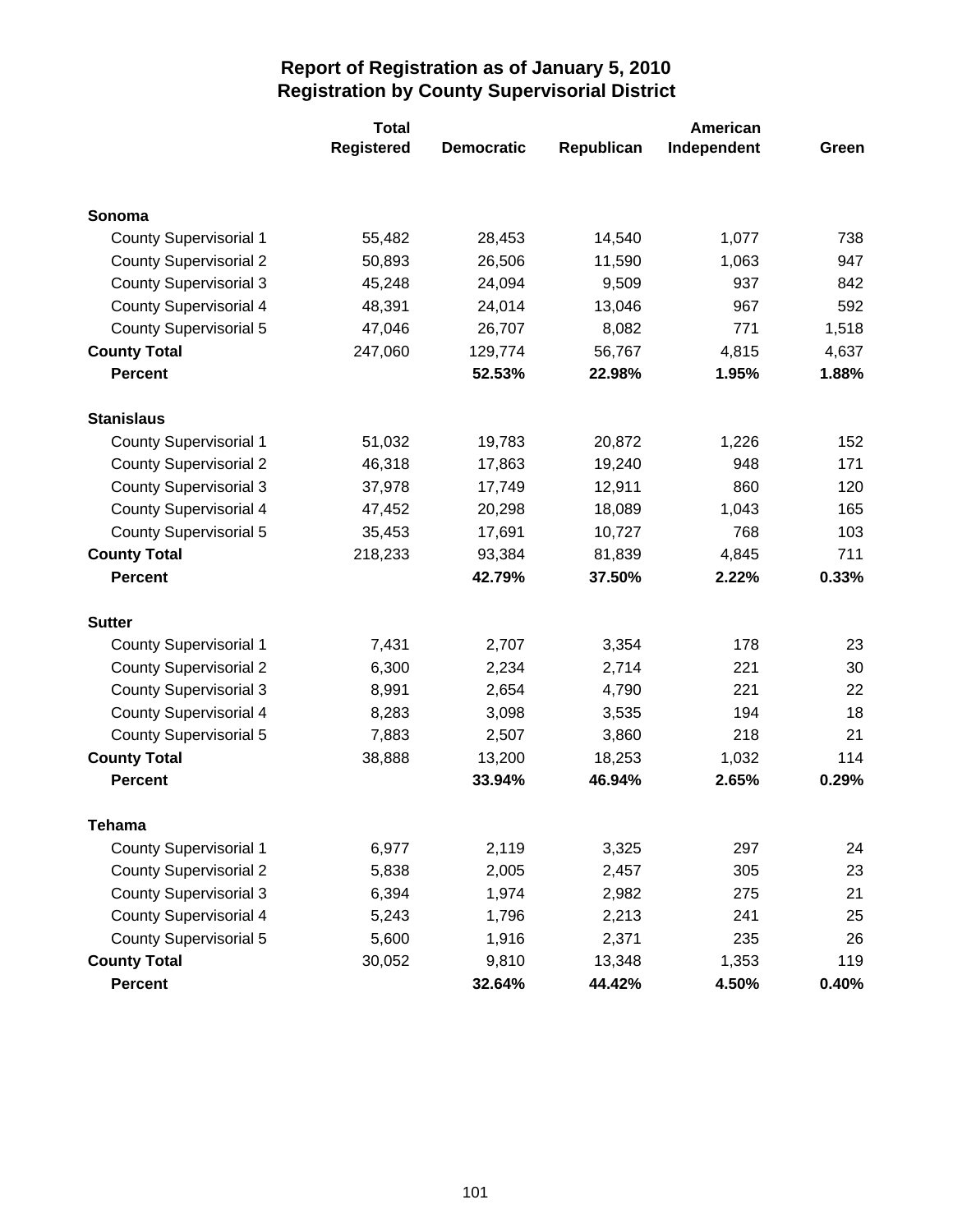|                               | Peace and   |         |              | <b>Decline to</b> |  |
|-------------------------------|-------------|---------|--------------|-------------------|--|
|                               | Libertarian | Freedom | <b>Other</b> | <b>State</b>      |  |
|                               |             |         |              |                   |  |
| Sonoma                        |             |         |              |                   |  |
| <b>County Supervisorial 1</b> | 288         | 103     | 202          | 10,081            |  |
| <b>County Supervisorial 2</b> | 301         | 107     | 189          | 10,190            |  |
| <b>County Supervisorial 3</b> | 256         | 125     | 163          | 9,322             |  |
| <b>County Supervisorial 4</b> | 291         | 106     | 153          | 9,222             |  |
| County Supervisorial 5        | 300         | 178     | 195          | 9,295             |  |
| <b>County Total</b>           | 1,436       | 619     | 902          | 48,110            |  |
| <b>Percent</b>                | 0.58%       | 0.25%   | 0.37%        | 19.47%            |  |
| <b>Stanislaus</b>             |             |         |              |                   |  |
| <b>County Supervisorial 1</b> | 208         | 159     | 534          | 8,098             |  |
| <b>County Supervisorial 2</b> | 159         | 128     | 477          | 7,332             |  |
| <b>County Supervisorial 3</b> | 143         | 157     | 371          | 5,667             |  |
| <b>County Supervisorial 4</b> | 194         | 132     | 559          | 6,972             |  |
| County Supervisorial 5        | 145         | 165     | 324          | 5,530             |  |
| <b>County Total</b>           | 849         | 741     | 2,265        | 33,599            |  |
| <b>Percent</b>                | 0.39%       | 0.34%   | 1.04%        | 15.40%            |  |
| <b>Sutter</b>                 |             |         |              |                   |  |
| <b>County Supervisorial 1</b> | 20          | 23      | 41           | 1,085             |  |
| <b>County Supervisorial 2</b> | 45          | 12      | 30           | 1,014             |  |
| <b>County Supervisorial 3</b> | 24          | 19      | 34           | 1,227             |  |
| <b>County Supervisorial 4</b> | 30          | 30      | 38           | 1,340             |  |
| County Supervisorial 5        | 21          | 19      | 35           | 1,202             |  |
| <b>County Total</b>           | 140         | 103     | 178          | 5,868             |  |
| <b>Percent</b>                | 0.36%       | 0.26%   | 0.46%        | 15.09%            |  |
| <b>Tehama</b>                 |             |         |              |                   |  |
| <b>County Supervisorial 1</b> | 42          | 13      | 22           | 1,135             |  |
| <b>County Supervisorial 2</b> | 44          | 22      | 25           | 957               |  |
| <b>County Supervisorial 3</b> | 38          | 13      | 23           | 1,068             |  |
| <b>County Supervisorial 4</b> | 41          | 19      | 22           | 886               |  |
| County Supervisorial 5        | 44          | 24      | 26           | 958               |  |
| <b>County Total</b>           | 209         | 91      | 118          | 5,004             |  |
| Percent                       | 0.70%       | 0.30%   | 0.39%        | 16.65%            |  |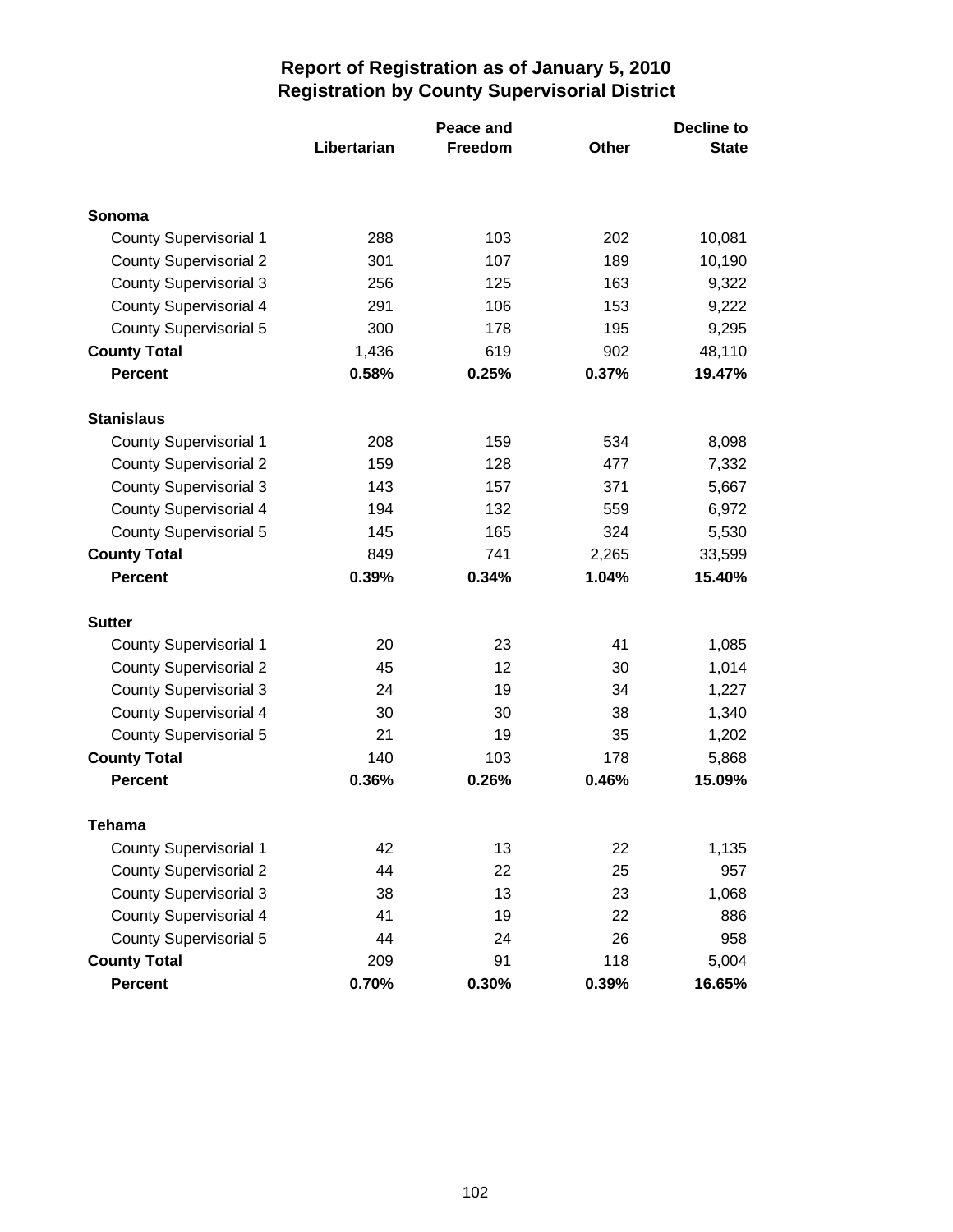|                               | <b>Total</b>      |                   | <b>American</b> |             |       |
|-------------------------------|-------------------|-------------------|-----------------|-------------|-------|
|                               | <b>Registered</b> | <b>Democratic</b> | Republican      | Independent | Green |
|                               |                   |                   |                 |             |       |
| <b>Trinity</b>                |                   |                   |                 |             |       |
| <b>County Supervisorial 1</b> | 1,515             | 553               | 631             | 60          | 9     |
| <b>County Supervisorial 2</b> | 1,666             | 540               | 635             | 79          | 17    |
| <b>County Supervisorial 3</b> | 1,600             | 626               | 515             | 70          | 30    |
| <b>County Supervisorial 4</b> | 1,586             | 602               | 560             | 58          | 27    |
| <b>County Supervisorial 5</b> | 1,501             | 535               | 538             | 54          | 32    |
| <b>County Total</b>           | 7,868             | 2,856             | 2,879           | 321         | 115   |
| <b>Percent</b>                |                   | 36.30%            | 36.59%          | 4.08%       | 1.46% |
| <b>Tulare</b>                 |                   |                   |                 |             |       |
| <b>County Supervisorial 1</b> | 30,244            | 10,037            | 14,120          | 804         | 103   |
| <b>County Supervisorial 2</b> | 27,347            | 10,554            | 11,657          | 643         | 64    |
| <b>County Supervisorial 3</b> | 41,079            | 12,647            | 20,599          | 1,051       | 169   |
| <b>County Supervisorial 4</b> | 21,584            | 8,964             | 8,981           | 440         | 38    |
| <b>County Supervisorial 5</b> | 25,505            | 8,976             | 11,165          | 859         | 84    |
| <b>County Total</b>           | 145,759           | 51,178            | 66,522          | 3,797       | 458   |
| <b>Percent</b>                |                   | 35.11%            | 45.64%          | 2.60%       | 0.31% |
| <b>Tuolumne</b>               |                   |                   |                 |             |       |
| <b>County Supervisorial 1</b> | 6,383             | 2,358             | 2,544           | 200         | 57    |
| <b>County Supervisorial 2</b> | 6,579             | 2,214             | 2,862           | 204         | 59    |
| <b>County Supervisorial 3</b> | 5,682             | 1,904             | 2,483           | 205         | 22    |
| <b>County Supervisorial 4</b> | 6,273             | 2,048             | 2,803           | 225         | 43    |
| County Supervisorial 5        | 6,516             | 2,313             | 2,698           | 235         | 60    |
| <b>County Total</b>           | 31,433            | 10,837            | 13,390          | 1,069       | 241   |
| <b>Percent</b>                |                   | 34.48%            | 42.60%          | 3.40%       | 0.77% |
| Ventura                       |                   |                   |                 |             |       |
| <b>County Supervisorial 1</b> | 93,031            | 41,193            | 30,463          | 1,972       | 966   |
| <b>County Supervisorial 2</b> | 94,401            | 31,369            | 40,537          | 1,906       | 428   |
| <b>County Supervisorial 3</b> | 79,370            | 33,030            | 29,015          | 1,731       | 364   |
| <b>County Supervisorial 4</b> | 92,836            | 29,935            | 41,535          | 2,205       | 382   |
| <b>County Supervisorial 5</b> | 59,258            | 32,462            | 12,995          | 1,089       | 241   |
| <b>County Total</b>           | 418,896           | 167,989           | 154,545         | 8,903       | 2,381 |
| <b>Percent</b>                |                   | 40.10%            | 36.89%          | 2.13%       | 0.57% |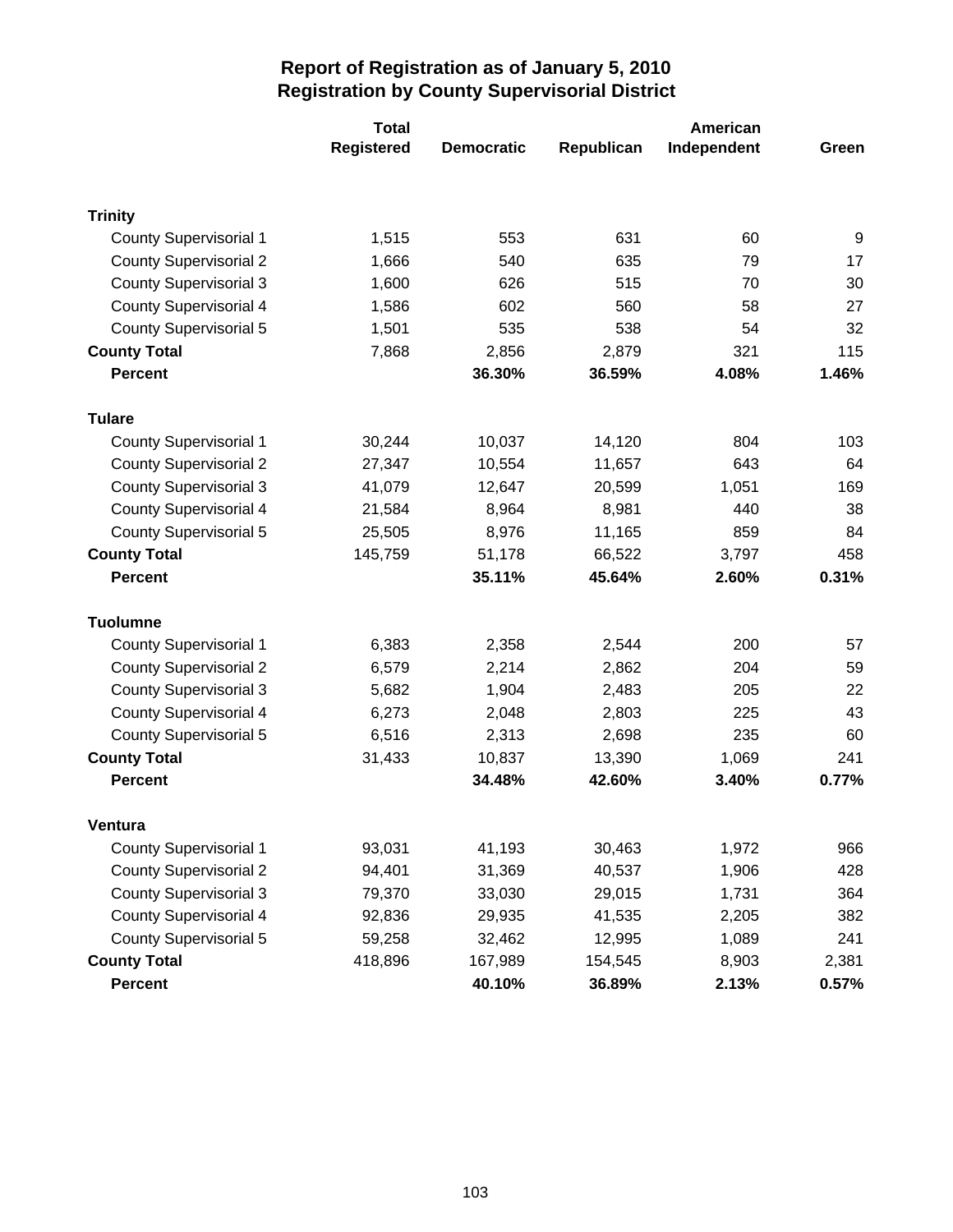|                               |             | Peace and |              | <b>Decline to</b> |
|-------------------------------|-------------|-----------|--------------|-------------------|
|                               | Libertarian | Freedom   | <b>Other</b> | <b>State</b>      |
|                               |             |           |              |                   |
| <b>Trinity</b>                |             |           |              |                   |
| <b>County Supervisorial 1</b> | 11          | 8         | 23           | 220               |
| <b>County Supervisorial 2</b> | 16          | 5         | 12           | 362               |
| <b>County Supervisorial 3</b> | 22          | 9         | 24           | 304               |
| <b>County Supervisorial 4</b> | 10          | 9         | 19           | 301               |
| <b>County Supervisorial 5</b> | 19          | 5         | 24           | 294               |
| <b>County Total</b>           | 78          | 36        | 102          | 1,481             |
| <b>Percent</b>                | 0.99%       | 0.46%     | 1.30%        | 18.82%            |
| <b>Tulare</b>                 |             |           |              |                   |
| <b>County Supervisorial 1</b> | 120         | 79        | 67           | 4,914             |
| <b>County Supervisorial 2</b> | 73          | 74        | 54           | 4,228             |
| <b>County Supervisorial 3</b> | 159         | 71        | 72           | 6,311             |
| <b>County Supervisorial 4</b> | 59          | 58        | 42           | 3,002             |
| <b>County Supervisorial 5</b> | 104         | 84        | 76           | 4,157             |
| <b>County Total</b>           | 515         | 366       | 311          | 22,612            |
| <b>Percent</b>                | 0.35%       | 0.25%     | 0.21%        | 15.51%            |
| <b>Tuolumne</b>               |             |           |              |                   |
| <b>County Supervisorial 1</b> | 31          | 22        | 16           | 1,155             |
| <b>County Supervisorial 2</b> | 49          | 16        | 16           | 1,159             |
| <b>County Supervisorial 3</b> | 43          | 11        | 15           | 999               |
| <b>County Supervisorial 4</b> | 30          | 9         | 17           | 1,098             |
| <b>County Supervisorial 5</b> | 43          | 15        | 12           | 1,140             |
| <b>County Total</b>           | 196         | 73        | 76           | 5,551             |
| <b>Percent</b>                | 0.62%       | 0.23%     | 0.24%        | 17.66%            |
| Ventura                       |             |           |              |                   |
| <b>County Supervisorial 1</b> | 527         | 200       | 1,326        | 16,384            |
| <b>County Supervisorial 2</b> | 512         | 115       | 1,334        | 18,200            |
| <b>County Supervisorial 3</b> | 333         | 162       | 899          | 13,836            |
| <b>County Supervisorial 4</b> | 511         | 142       | 1,138        | 16,988            |
| County Supervisorial 5        | 229         | 235       | 564          | 11,443            |
| <b>County Total</b>           | 2,112       | 854       | 5,261        | 76,851            |
| Percent                       | 0.50%       | 0.20%     | 1.26%        | 18.35%            |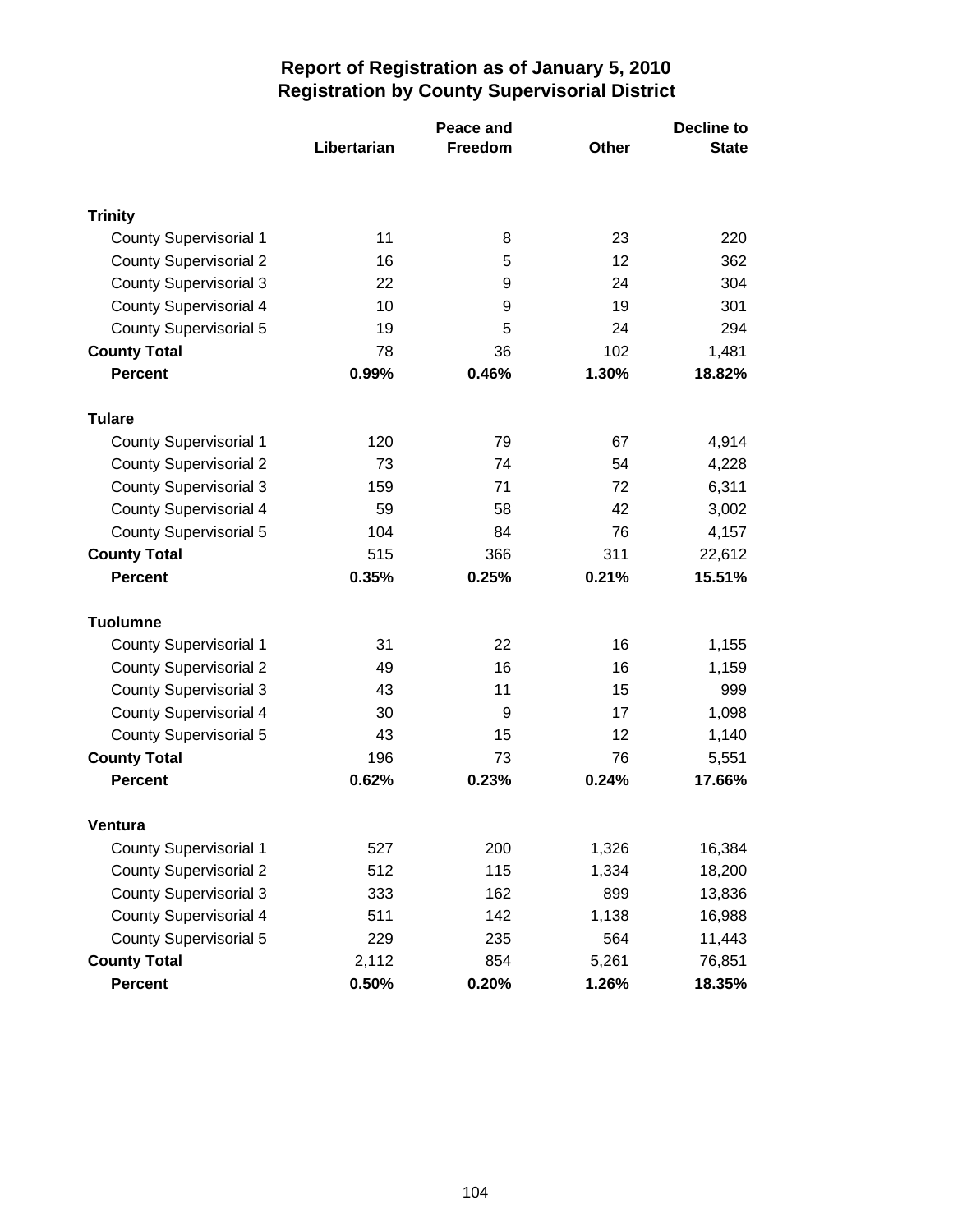|                               | <b>Total</b> |                   |            | American    |         |
|-------------------------------|--------------|-------------------|------------|-------------|---------|
|                               | Registered   | <b>Democratic</b> | Republican | Independent | Green   |
|                               |              |                   |            |             |         |
| Yolo                          |              |                   |            |             |         |
| <b>County Supervisorial 1</b> | 22,766       | 10,580            | 6,019      | 690         | 155     |
| <b>County Supervisorial 2</b> | 20,291       | 11,229            | 2,702      | 357         | 366     |
| <b>County Supervisorial 3</b> | 17,568       | 8,039             | 5,234      | 469         | 129     |
| County Supervisorial 4        | 22,526       | 11,816            | 4,252      | 388         | 357     |
| <b>County Supervisorial 5</b> | 17,742       | 7,384             | 6,388      | 436         | 137     |
| <b>County Total</b>           | 100,893      | 49,048            | 24,595     | 2,340       | 1,144   |
| <b>Percent</b>                |              | 48.61%            | 24.38%     | 2.32%       | 1.13%   |
| Yuba                          |              |                   |            |             |         |
| <b>County Supervisorial 1</b> | 4,555        | 1,740             | 1,515      | 225         | 18      |
| <b>County Supervisorial 2</b> | 4,770        | 1,860             | 1,814      | 165         | 26      |
| <b>County Supervisorial 3</b> | 7,095        | 2,755             | 2,488      | 264         | 22      |
| <b>County Supervisorial 4</b> | 4,971        | 1,479             | 2,365      | 196         | 20      |
| County Supervisorial 5        | 6,625        | 1,817             | 3,073      | 284         | 58      |
| <b>County Total</b>           | 28,016       | 9,651             | 11,255     | 1,134       | 144     |
| <b>Percent</b>                |              | 34.45%            | 40.17%     | 4.05%       | 0.51%   |
| <b>State Total</b>            | 16,909,574   | 7,545,617         | 5,199,961  | 382,380     | 111,395 |
| <b>Percent</b>                |              | 44.62%            | 30.75%     | 2.26%       | 0.66%   |